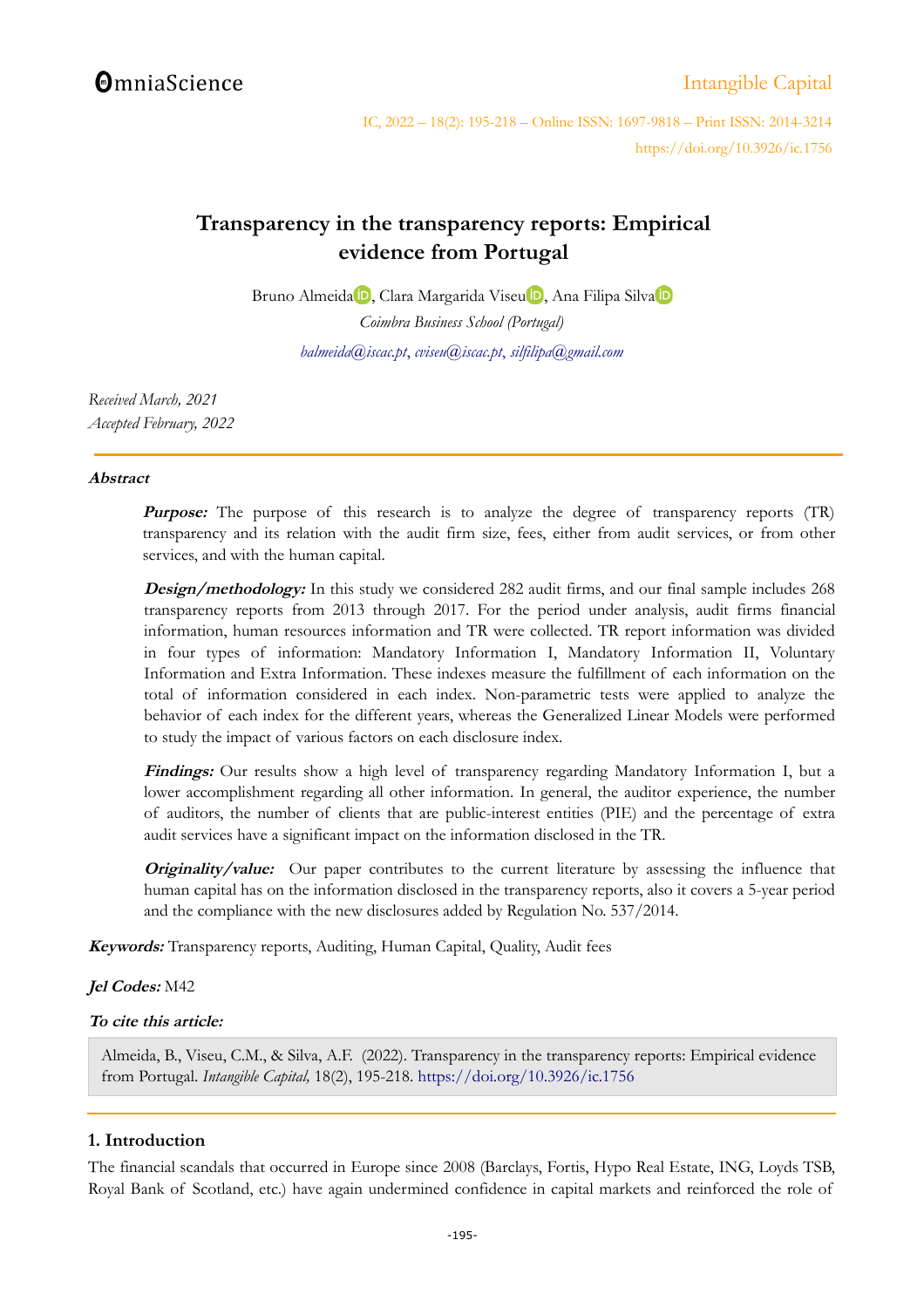auditing as an important contribution to ensure financial statements reliability, as well as reinforcing its role within stakeholders. Auditing, together with audit supervision and corporate governance, must contribute to financial stability, assuring the real financial health of companies. An increase in the transparency of the audit firms can contribute to better governance practices, since it allows the performance evaluation of audit firms, comparing each other and, consequently, increasing audit quality. An increase in the information reported by audit firms makes it possible to improve these firms management assessment (Patel and Dallas, 2002).

The existence of the transparency reports (TR)aims to ensure that audit firms have a certain degree of internal accountability and helps to inform the market about audit firms and audit quality, since in these reports several information regarding audit firms legal structure and ownership, education and independence practices, internal quality control system, firm revenue information regarding public interest entity (PIE) and others clients, partner remuneration and lists of PIE audit clients is disclosed.

In fact, in 2011, the Consultative Committee of Accountancy Bodies (CCAB) considers that there are certain sections of the TR that are of particular interest to audit committees and investors, such as the internal control system quality and the audit employees training hours. Audit firms can be differentiated based on service and employees' qualities, and the TR can be used as a way to demonstrate how quality was achieved in these two areas (CCAB, 2011).

The main reason why audit firms are required to issue the TR is related to the fact that more transparent audit firms reveal the quality of the audits performed, as well as to allow the differentiation between the different audit firms (Wyman, 2004; Deumes, Schelleman, Bauwhede & Vanstraelen, 2012). Audit quality can be seen in several ways. DeAngelo (1981a) defines audit quality as the joint probability that an auditor will detect material misstatements in the financial statements and communicate them to the financial statements users. For Palmrose (1988) audit quality is seen as the probability that the financial statements are free from material misstatements. For Francis (2004), audit quality is related to the compliance with legal and professional standards that govern the audit profession.

The International Organization of Securities Commissions (IOSCO, 2009) states that audit firms governance is of great importance in audit quality and that the transparency of audit firms can lead to their differentiation by clients, which, in turn, results in an increase of the audit quality. Undoubtedly, the TR can help financial statements users to form an opinion regarding the audit firm quality, as long as information related to the audit firms governance structure, professional practices and supervisory bodies reports on the work quality of audit firms, are disclosed (Vanstraelen, Schelleman, Neuwissen & Hofmann, 2012).

In an international level, TR disclosure is mandatory in some countries. The European Union, Directive 2006/43/EC of 17 May 2006 (EU, 2006), forces audit firms, since 2008, that have PIE as clients, to publish on their website, within three months of the end of each financial year, an annual TR that shall include the information mention in article 40 $^{\circ}$  of the mention Directive). According to the Directive (Article 2, n $^{\circ}$  13), the following entities are considered to be PIE: (i) entities governed by the law of a Member State whose transferable securities are admitted to trading on a regulated market of any Member State; (ii) credit institutions; (iii) and insurance companies. These three types of entities are compulsorily considered as PIE by all Member States, however individual Member States may also consider other entities as being PIE, such as the entities that have a significant public impact due to the type of activities, their size or the number of workers.

This Directive was adopted by Portugal throughout the Decree-Law No. 224/2008 of 20 November, which amends the Legal Regime of the Portuguese Statutory Auditors and Decree-Law No. 225/2008 of 20 November, which creates and approves the statutes of the National Audit Supervision Commission. Among other information this Decree-Law lists the Portuguese PIE, that along with the three mandatory entities mentioned in Directive 2006/43/EC of 17 May 2006 (EU, 2006), also considered 9 other types of entities as PIE (investment companies, collective investment entities under contractual and corporate form, venture capital companies, venture capital investment companies and venture capital funds, specialized alternative investment companies and specialized alternative investment funds, credit securitization companies and credit securitization funds, holding companies, when the shares held, directly or indirectly, grant them the majority of voting rights in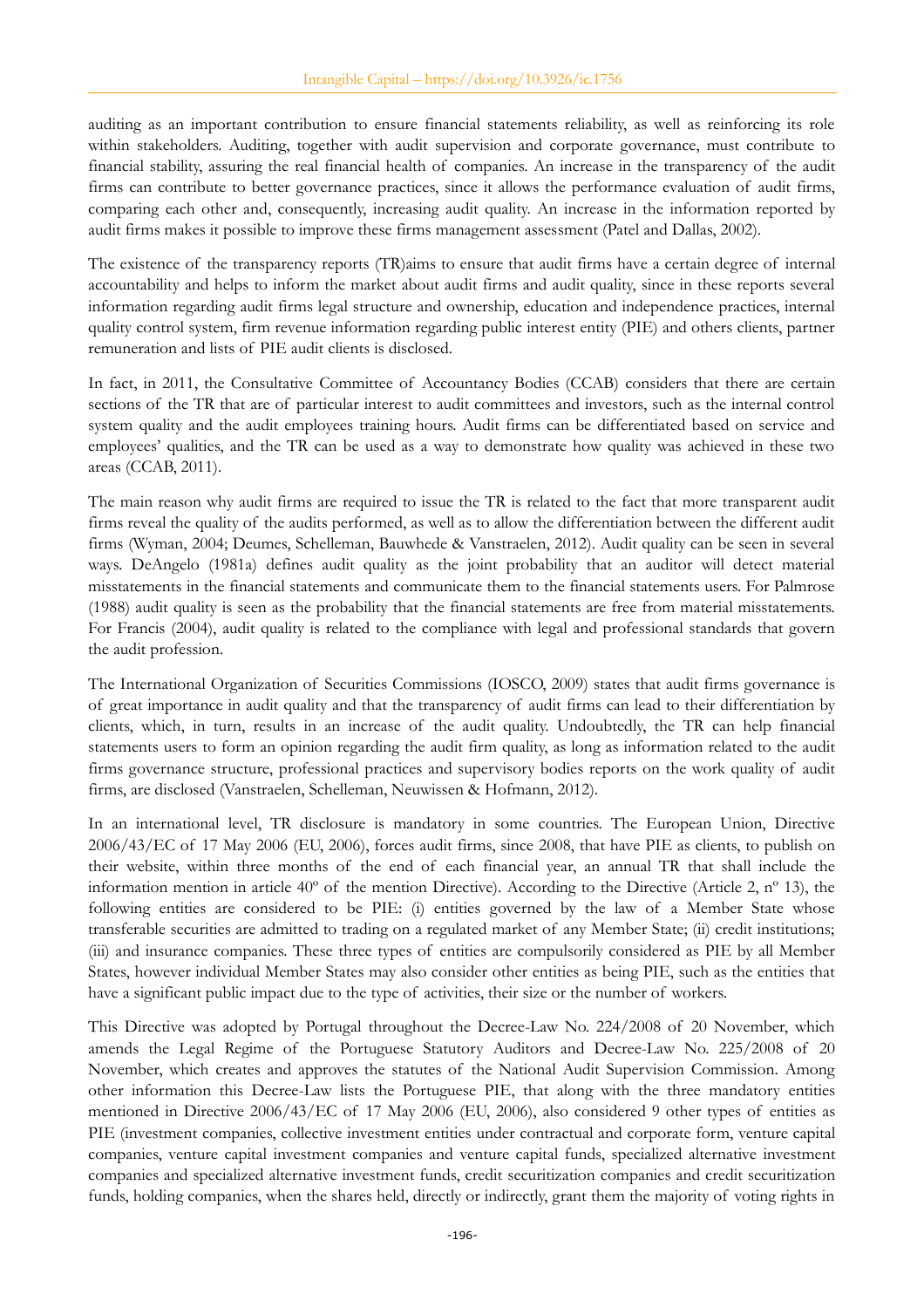credit institutions, holding companies in the insurance sector and mixed insurance holding companies, pension funds and public companies which, for two consecutive years, have a sales of more than 50.000.000 euros, or a total net assets of more than 300.000.000 euros), and transcribes *ipsisverbis* the mandatory information referred in the Directive 2006/43 /EC of 17 May, 2006 (EU, 2006).

As a result of the financial crisis of 2008, the EU approved the Directive 2014/56/EU of 16 April 2014 (EU, 2014a) on statutory audits of annual and consolidated accounts and of the Regulation 537/2014 (EU, 2014b) of 16 April, on the specific requirements for statutory audit of PIE. The deadline for publishing the TR is four months after the end of each financial year and the information must remain available, on the website of the statutory auditor or auditors, for at least 5 years from the date of publication. Regarding the content of the TR, the regulation states that in addition to the information indicated in the Directive 2006/43/EC of 17 of May 2006, information regarding audit firm revenues, from audit services and authorized non-audit services provided to PIE, should be added as well as information regarding partner rotation policies. The Directive and the Regulation were adopted by the Portuguese legal system by Law No 140/2015 of 7 September, which approves the new Legal Regime of the Portuguese Statutory Auditors and by Law No. 148/2015 of 9 September that approves the Legal Regime of Audit Supervision.

In Japan, the CPA Act and related regulations introduced the obligation for audit firms to publish TR (IOSCO, 2009). In Canada, audit firms are required to disclose to the Canadian Public Accountability Board internal quality reports, as well as to publicly disclose information related to the number of offices and which partners have representation powers (IOSCO, 2009). In Australia, all audit firms are required to publicly disclose a TR when they audit ten or more of the following entities: listed companies, financial institutions, collective investments, or any other organizations defined by law (Fu, Carson & Simnett, 2015). In the United States of America, since 2017, audit firms are required to report to the Public Company Accounting Oversight Board (PCAOB) which partners are responsible for the audit report, as well as information regarding joint audits. This information is available in a database accessible to users of financial information (PCAOB, 2016).

TR literature is rather limited. Previous TR literature related disclosures to countries, number of audit clients (Pheijffer, 2010), audit fees charged to listed companies (Pivac & Cular, 2012), cross country variations (Deumes et al., 2012), investor confidence in TR (La Rosa, Bernini & Caserio, 2018) compliance with EU Directives (Zorio-Grima, García-Benau, Grau-Grau & Pajera-Ojeda, 2017), variations between big-4 audit firms (Girdhar & Klarskov Jeppesen, 2018), and if Big-4 audit firms use TR as a tool to standardize their brand image or whether the semantic and content analysis varies from country to country (Zorio-Grima & Carmona, 2019).

The purpose of this research is to analyze the degree of TR transparency and its relation with the audit firm size, the fees, either from audit services, or from other services, and with the human capital. To this end, we will analyze TR from 2013 to 2017, covering two periods: 2013-2015 and 2016-2017, that is, before and after the approval of Regulation No. 537/2014 (EU, 2014b), of 16 April, as well as whether the disclosures comply with the established legal requirements and if additional information is disclosed.

Our study contributes to the existing literature as follows: first, it extends the current literature on audit firms transparency (Pivac & Cular, 2012; Zorio-Grima et al., 2017); second, our study covers a long period of time, 5 years, the compliance with the new disclosures added by Regulation No. 537/2014 (EU, 2014b) is analyzed, our sample involves about 60 audit companies, about 920 PIE and 268 TR and for the first time the transparency degree is related to human capital. The study contributes to several stakeholders. For the regulators, our empirical study provides evidence regarding the audit firms transparency degree, and to the financial statements users who see transparency degree as a variable in the auditor's selection.

## **2. Theory and literature review**

The theoretical basis for supporting our study is based on the agency theory and on the theoretical model of sociological analysis (meso theory of management). Berle and Means (1932), Ross (1973), Jensen and Meckling (1976) highlighted the divorce between ownership and control, a situation that generated the agency theory problem. One of the main assumptions of this theory focuses on the conflict between the principal and the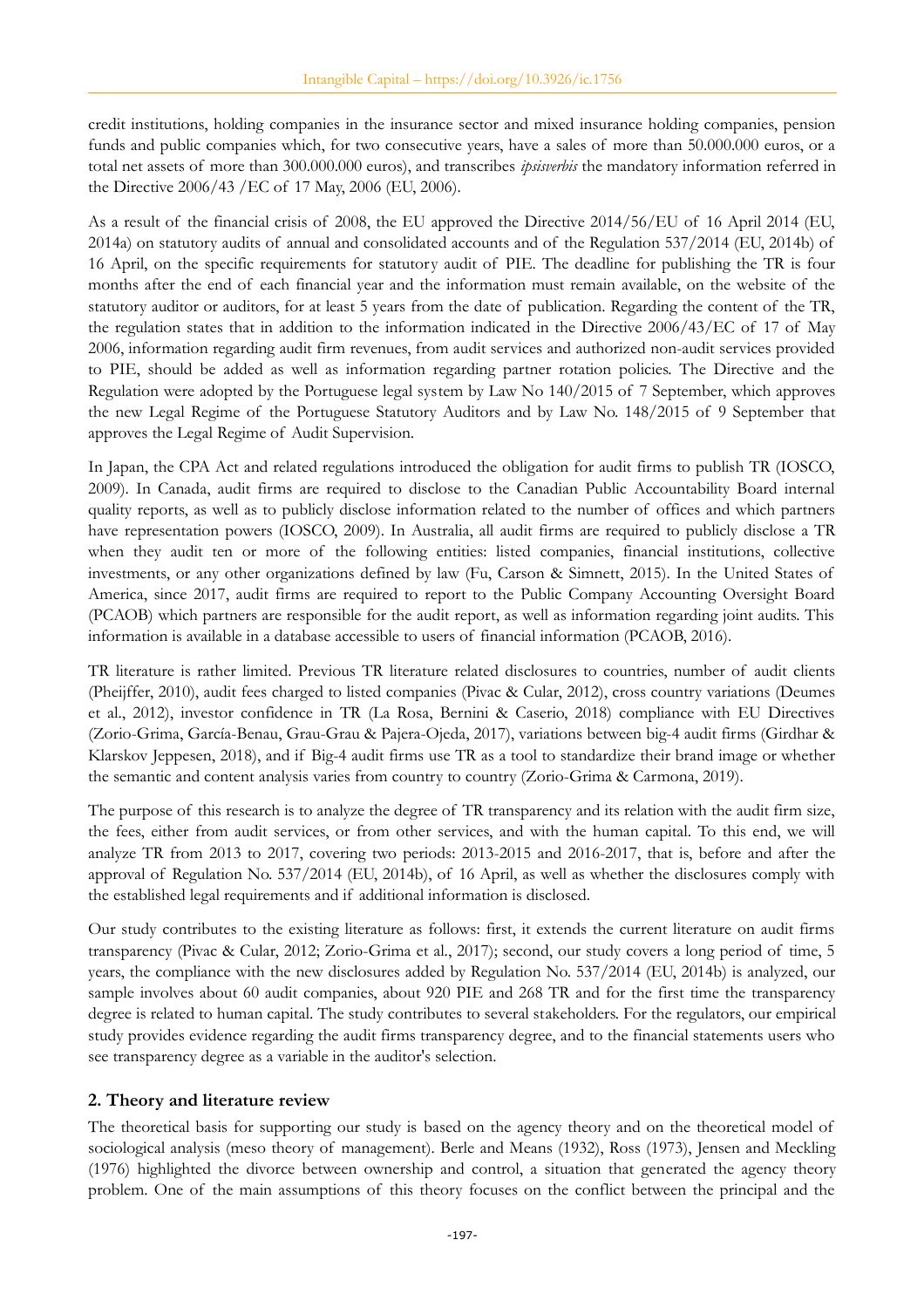agent. In effect, in financial theory it is assumed that the shareholders' goals are to maximize wealth in the long term, and that the agents, in turn, show a tendency to maximize their interests, assuming selfish behavior. The search for audits with greater quality can be explained by the asymmetry of information that exists between the managers and the financial statements users. Thus, the managers are interested in assuring the shareholders that the resources at their disposal are being properly managed, that is, according to the shareholders' interests and not according to management interests. As a consequence, they hire an independent third party to assure the proper resources management. The greater the agency conflicts, the greater the demand for a quality audit. Most studies focus on the demand for a higher quality audit on the auditor's characteristics, size and specialization. The information that auditors decide to disclose in TR may contribute to asymmetry information between auditors and principals, since that information may influence investors' confidence and have an impact in market competition.

The theoretical model of sociological analysis addresses the interaction relations (micro), the relations of constitution of groups (meso) and the relations of systemic interdependence (macro). These relations can be summarized in three types: relations between individual acts, relations of coordination and relations related to the properties of the relations between people and between groups. Transposing this theory to the field of auditing, we can say that audit companies play an institutional role for the financial statements users, and in fact, their confidence in auditing varies according to the legal and institutional framework applied in each country (macro), the same occurring in the relationship between audit companies (meso) and their customers (micro) (La Rosa et al., 2018). The confidence of investors depends on the legal and institutional environment of each country, as well as on the audit firms through the TR.

A distinguishing feature of auditors is related to their responsibility to third parties. Thus, unlike other professions whose responsibility is only to the client, auditors have a responsibility to the general public. This responsibility stems from the fact that the auditor's work is designed to serve a wide range of stakeholders. When carrying out their work, auditors face pressure from the management, investors, financial statements users, regulators and other third parties, who often do not have aligned interests, and the auditor must pay attention to all these stakeholders when is doing its work (Johnstone, Sutton & Warfield, 2001). Thus, social controls are established between the various actors in the financial reporting process, which can range from the simplest controls, such as the ones that influence audit behavior, to the more complex ones, such as ethical standards, auditing standards and legal framework issued by government agencies in order to protect audit quality (Almer, Higgs & Hooks, 2005). Audit companies relations with their clients have also been studied by several authors, Fontaine and Pilote (2012) found that clients expect auditors to provide more services beyond the regular audit services, and that audit clients prefer a relational approach with their auditors instead of a transactional approach, for Beattie, Fearnley and Brandt (2000), audit value is measured by the value-added services above and beyond the basic audit requirements.

According to Deumes et al. (2012) an increase in the audit companies transparency, focusing on aspects regarding audit firm governance and procedures, should allow market participants to differentiate the audit firms and, as consequence, provide incentives for the audit firms to increase audit quality.

The analysis of European Union TR is a subject that has not yet deserved a profound study; in fact Maijoor and Vanstraelen (2012) choose transparency as one of the areas of audit research, in particular addressing how transparency reports inform about audit quality, by analyzing their disclosures.

One of the first TR studies was conducted by Pott, Mock and Watrin (2008), inquiring accounting and auditing professionals about the publication of TR. Respondents were asked whether the content of the TR should necessarily include aspects that focused on the policies and procedures implemented by audit firms related to independence. They responded that a mandatory, or voluntary, TR would have no relevance to the auditor's independence, since they considered that the TR did not provide important information. Regarding the content of the TR, the respondents considered that the most important information would be related to the independence of the company, its internal control and the result of quality controls inspections.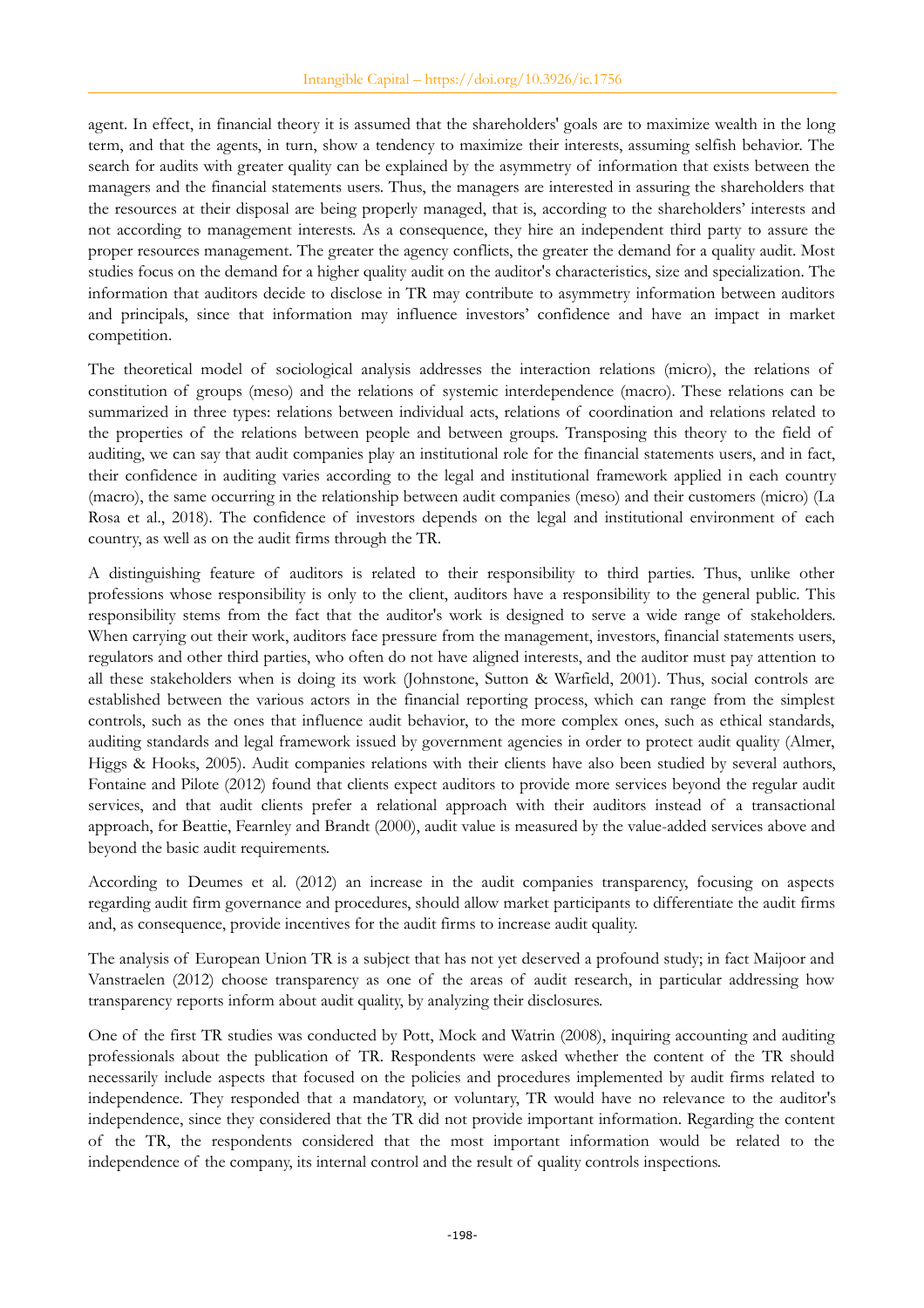Petersen and Zwirner (2009) and Pheijffer (2010) examined the extent of disclosures in TR, based on the countries where they are published and on the number of audit clients that are PIE. The first author's findings show that the extent of disclosures of German audit firms varies from firm to firm and is positively correlated with a proxy for audit. The second author found that only the minimum legal disclosures requirements are met by Netherlanders Big 4 audit firms.

In Croatia, Pivac and Cular (2012) studied the TR of the audit firms that the audit companies listed in the Zagreb Stock Exchange (ZSE). They concluded that there is no correlation between the audit fees and the audit firm's transparency. The transparency is measured by an index, called IQRT (quality index of transparency report of audit firms), developed by the authors, and is considered to be low. In effect, the authors consider that the Croatian TR are not in accordance to EU legislation. Cular (2017) studied the TR contents of audit firms in Croatia, and found out that only 32% are considered to be transparent.

Zorio-Grima et al. (2017) analyzed the TR published in Spain in 2010 and 2013. The results show that they have a strong compliance regarding mandatory information. Nevertheless, information regarding voluntary disclosures is substantially fewer. The biggest audit firms and the ones that are less dependent on non-audit services are the ones that present a higher level of transparency.

In the UK, the Financial Reporting Council, in 2015, emphasizes that the TR quality, in audit firms that audit PIEs, has been increasing since 2010. However, there are some disclosures that need to be improved, such as: the international networks and the effective measures that were taken to access the audit firm's internal control. They also suggest that the TR content should also include the results of external investigations made to the audit firm, the reports regarding audit quality and the investment made in employees.

Deumes et al. (2012) analyzed the TR of United Kingdom, Austria, Germany and Holland audit firms, trying to accomplish a relation between audit quality and the information that is disclosed in the TR. They found no relation between the audit quality and TR disclosures but there is a weak association between an audit firm's statement on the effectiveness of its internal quality control system and actual audit quality.

In Australia, Fu et al. (2015) and King (2016) examined the TR of audit firms. The first authors studied 21 audit firms TR and concluded that the information reported is diversified. This means that despite mandatory information is reported in all TR examined, the detail of that information may influence audit quality. The areas where the information is more diversified are: internal control system, independence disclosures, continuous training of partners and employees, and partners' remuneration. The second author compared 2014 TR with 2015 TR, assessing the measures that Australian audit firms adopted to increase audit quality. He concluded that despite audit firms comply with the mandatory information that must be disclosed in the TR, only the larger firms provide information beyond the minimum required. They describe those actions taken to assure audit quality, the internal indicators that assure that quality and the internal and external control conclusions. It was also found that the length of the TR decreased one year to the next, and this may indicate that some audit firms are somewhat reluctant to provide information beyond the minimum required.

Girdhar (2015) examined the Big-4 TR in Germany, Denmark, and the United Kingdom to determine what influences the TR content within the Big-4 network. The study reveals that the content of the TR is influenced by the legal and institutional environment of the country where the audit firms operate. Thus, UK regulators encourage the audit firms to disclose more information than the legally minimum required. In countries such as Germany and Denmark, transparency is seen only as meeting the minimum disclosure requirements.

### **Research hypotheses**

According to international studies, the audit firms' size can be considered as an audit quality indicator. DeAngelo (1981a), Francis and Yu (2009), Reynolds and Francis (2000), demonstrate the Big-4 audit firms provide audit services with more quality than those provided by other audit firms, since for Big-4 audit firms the loss of a client has a reduced impact on the total income and the reputation issue has a greater weight for these big firms. Choi, Kim, Kim and Zang (2010), refer that the emphasis that the Big-4 place on staff training, on internal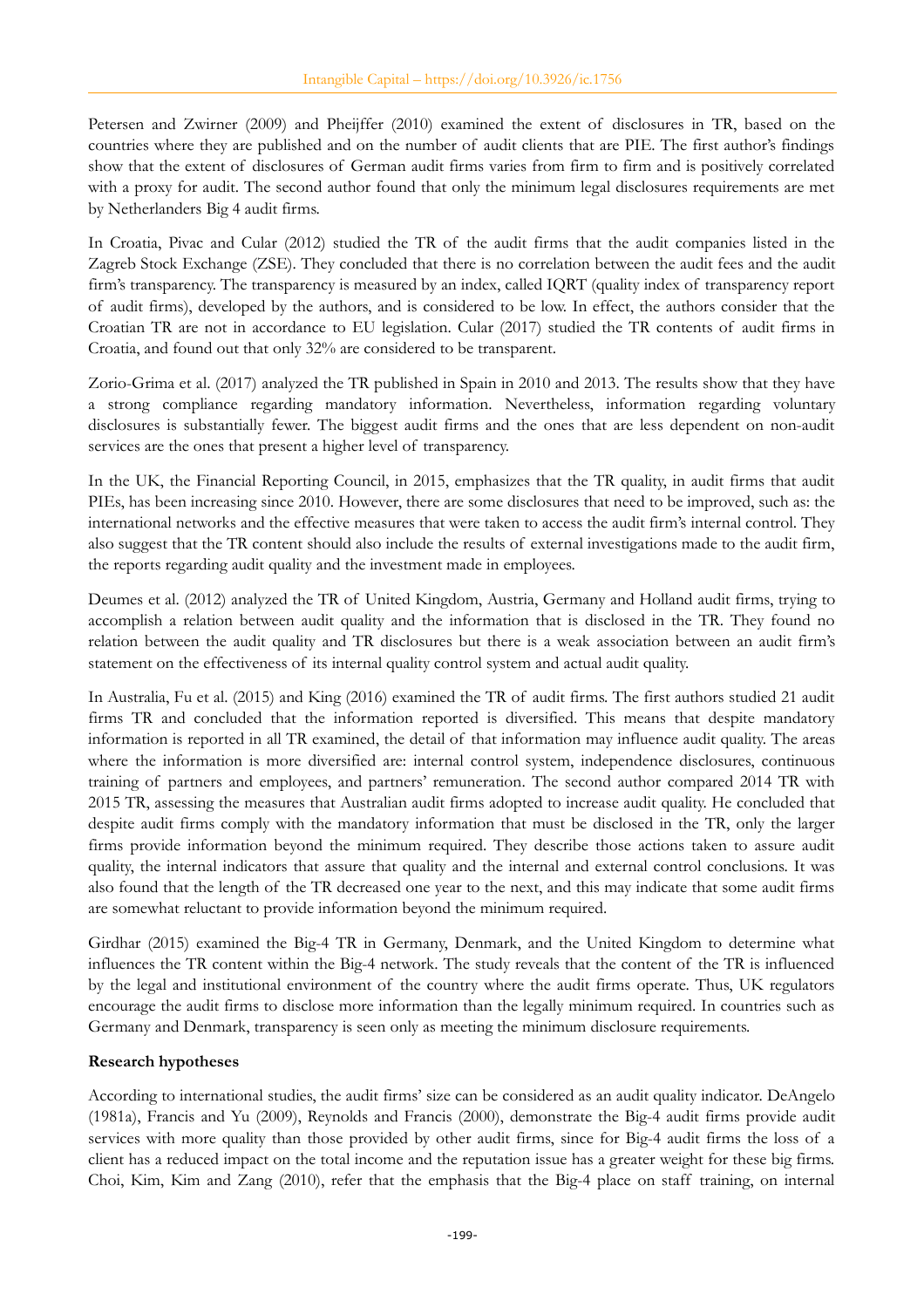control quality, on standardization of audit procedures and techniques and on the transfer of knowledge within the audit firm allows them to present services with higher quality.

Audit quality can be measured in two ways: through output measures (material misstatements, auditor's communication, financial reporting quality, financial statements, users' perceptions), or by input measures (firm size, specialization, audit fees, changes in audit fees) (Defond & Zhang, 2014).

Audit firms size has been a wide field of study, deserving special care by the regulators. Indeed, the regulators are concerned that an excessive audit market concentration could lead to losses in competitiveness and consequently in quality (GAO, 2008; UE, 2010). On the other hand, the audit market concentration can also lead to an increase in audit quality, as threats due to client's importance decrease, since they have fewer choices to shop for an opinion (Newton, Whang & Wilkins, 2013; Kallapur, Sankaraguruswamy & Zang, 2010). In Portugal, the PIE audit market is strongly concentrated in the Big-4 (Almeida & Silva, 2015).

Thus we formulated the following hypothesis:

*H1: There is a significant positive relationship between audit firm size and TR transparency indexes.*

In recent years, we have seen an increasing concern from the regulators with the impact that extra-audit services (EAS) can have on the auditor's independence and, consequently, on audit quality (Levitt, 1998; SEC, 2000; EU, 2010). DeFond, Raghunandan, and Subramanyam (2002) and Craswell (1999) argue that the auditor's independence can be compromised, if EAS have a significant weight in the total fees charged to the audit client.

Regulation No. 537/2014 (EU, 2014b)), of April 16, approved a blacklist of EAS that cannot be provided by auditors to PIE clients, as well as imposed limits on EAS that can be provided to these clients. Thus, paragraph 2 of article 4 refers that EAS fees cannot exceed 70% of the average fee paid regarding audit services for the last three consecutive years, and paragraph 3 of article 4, mentions that we may be facing an independence threat when the PIE fees are greater than 15% of the total fees received by the auditors in that year. However, the 70% ratio has not been contrasted empirically. Turley, Islam and Siddiqui (2011) only establish a relationship between a low-quality audit and the EAS for ratios between 150% and 200%.

These measures were adopted by Portuguese legislation through Law No. 140/2015, of 7 September. Article 77, in addition to listing EAS blacklist, states that if the fees received from a PIE client represented more than 15% of the total of the audit firms revenues, the auditor may be facing a threat of independence, as well as it imposes a restriction on EAS that can be provided to PIE. Thus, these services cannot exceed 30% of all the fees received from that client in the previous three years.

The relationship between EAS and audit quality has been subject of study by the academic community, which seeks to assess whether there is any relationship between auditor's independence and the EAS (DeAngelo, 1981b; Antle, 1984; Simunic, 1984; Acemoglu & Gietzmann, 1997), however, the conclusions are not consensual. Wines (1994), argues that too much dependence on EAS weakens the auditor's independence, this researcher found that there is a relationship between EAS and auditor's opinion. Basioudis, Papakonstantinou and Geiger (2008) work showed that, in the United Kingdom, companies that pay more for EAS are less likely to face going concern opinions. Chukwunedu and Okafor (2014), Joshi, Bremser, Hemalatha and Al-Mudhaki (2007) and Causholli, Chambers and Payne (2015) have reached the conclusion that the auditors independence is impaired when he provides EAS. Khasharmeh and Desoky (2018) questioned Bahrain auditors, accountants, and chief financial officers about whether the provision of EAS affects the auditor's independence and audit quality. The results support that both are affected by EAS. Patrick, Vitalis and Mdoom (2017) analyzed the relationship between the auditors' independence and audit quality, and reached the conclusion that there is a strong relationship between both, that is, that auditors lack of independence negatively influences audit quality. However, several academic studies point out that there is no relationship between the EAS and the auditors' independence (Sucher & Bychkova, 2001; Quick & Warming-Rasmussen, 2005; Zhang, Hay & Holm, 2016). Sobrinho and Bortolon (2016) show that the provision of EAS does not affect the auditors' independence, however, they emphasize that economic dependence may be more relevant than EAS regarding auditors'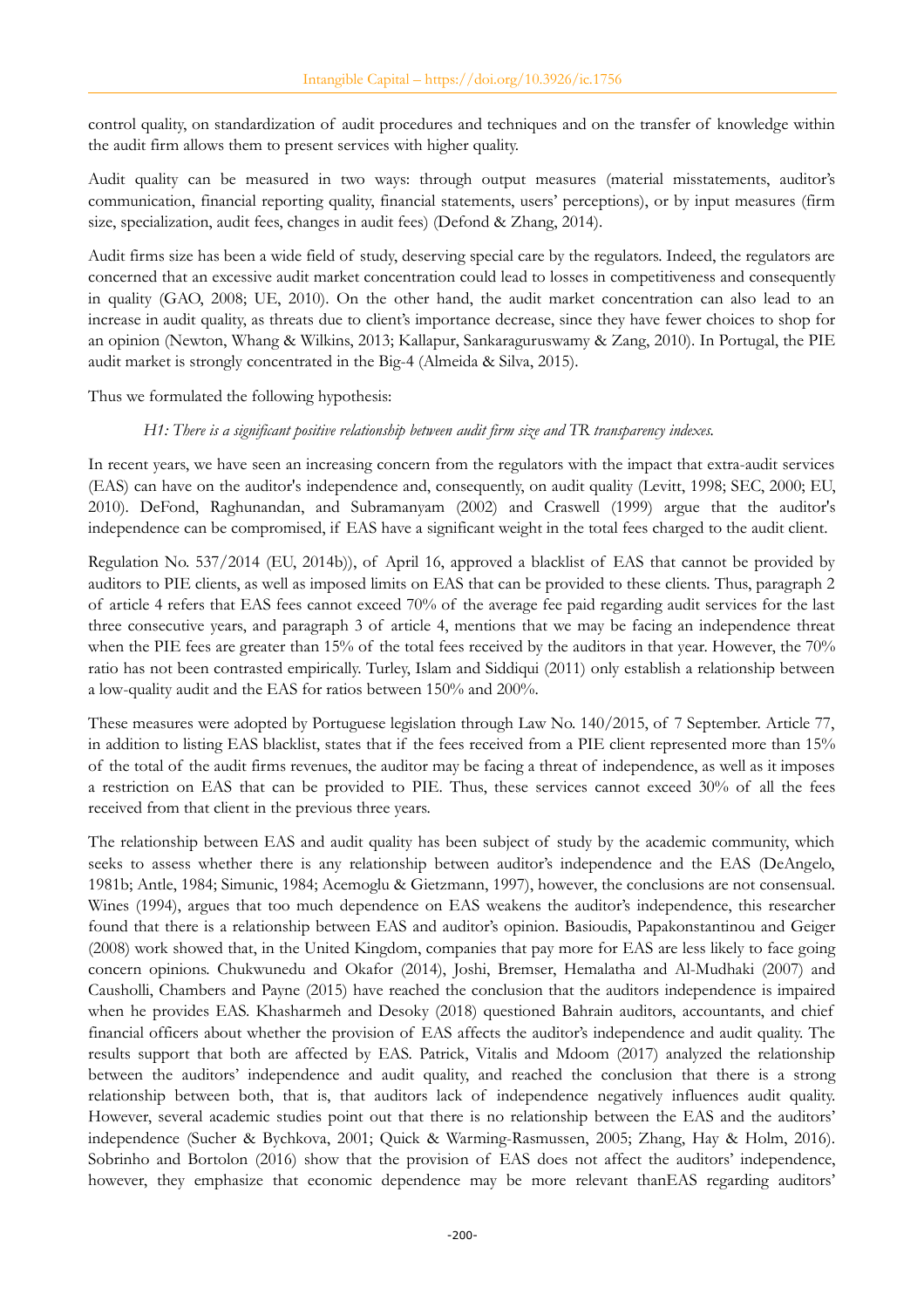independence. Carmona, Momparler and Lassala (2015) researched whether the provision of EAS decreases the audit quality, concluding that a high amount of EAS does not necessarily imply a decrease in audit quality. Lim and Tam (2008) concluded that there is evidence that the auditors' specialization allows them to retain independence when EAS are provided. The following hypothesis is formulated:

### *H2: There is a significant positive relationship between EAS and TR transparency indexes.*

Human capital is considered a key driver of audit firm in our-knowledge based society Pennings, Lee & Van Witteloostuijn, 1998). It refers to the level of expertise and experience of firm's employees (Blair & Kochan, 2000). Human capital can be assessed in several ways: experience, qualifications, and number of workers, among others. Academic studies on the effect of human capital in audit quality are still incipient, especially due to the difficulty in collecting data. Fernandez, Gisbert and Salazar (2013) study concluded that audit quality is significantly affected by the audit team technical abilities and by interpersonal relationships between the audit team. Bonner (1990) states that the experience can be measured by several factors: experience related to the client, experience related with the number of years in service, experience related to the industry or experience related to a specific task. He concluded that in risk assessment, the auditor's experience in performing specific tasks has a positive effect on his performance.

The few studies carried out in this area reveal some contradictory results. In fact, Bonner and Lewis (1990) suggest that the experience measured by the number of years in service does not have a positive influence on the auditor's knowledge, because it does not take into account the nature and the number of tasks performed, nor whether the past experiences can be used in current tasks. Libby and Frederick (1990) find evidence that experience increases the auditor's knowledge, namely in matters related to the detection of misstatements in the financial statements. Qualifications, continuing training and fieldwork experience also have a positive effect on audit quality (Gul, Wu & Yang, 2013; Chen, Li & Chen, 2009). Tan (1999) and Abdolmohammadi and Shanteau (1992) consider that the personal skills and technical knowledge are essential for the development of the audit profession and that these are strengthened as the auditor progresses in his career. An increase in experience, technical knowledge and specialization contributes to better work quality (Craswell, Francis & Taylor, 1995). Considering these possibilities, we propose the following hypothesis:

*H3: There is a significant positive relationship between human capital and TR transparency indexes.*

## **3. Methodology**

## **Construction of indexes**

Following Zorio-Grima et al. (2017) methodology, we distinguished between four types of disclosures that TR may include: mandatory information I, mandatory information II, voluntary information and extra information.

Since the period under analysis, from 2013 to 2017, involves several legislations, we have considered two distinctive periods related to the mandatory information I. In the first period, from 2013 to 2015, the Decree-Law nº 224/2008, of 20 November, that issued in order to address the Directive 2006/43/EC of the European Parliament and of the Council of 17 May 2006 was in force, while from 2016 to 2017 the Decree-Law n° 148/2015, of 9 September, that implemented the Directive 2014/56/EC of the European Parliament and of the Council of 16 April 2014 was applied. There are no differences between mandatory TR disclosures in both Decree-Laws.

From 2016, with the transposition of Regulation 537/2014 (EU, 2014b), of 16 April, through Law No 148/2015 of 9 September, more information is obliged to be disclosed beside the one mention in "Mandatory Information I". This new information regards financial information and partner rotation policies as well as an obligation of maintaining for 5 years the TR available on the website. We call these new disclosures"mandatory information II".

IOSCO (2009) analyzed the information that should be disclosed in the TR, having divided this information into input and output. The input information is related with: i) Experience, competency and technical resources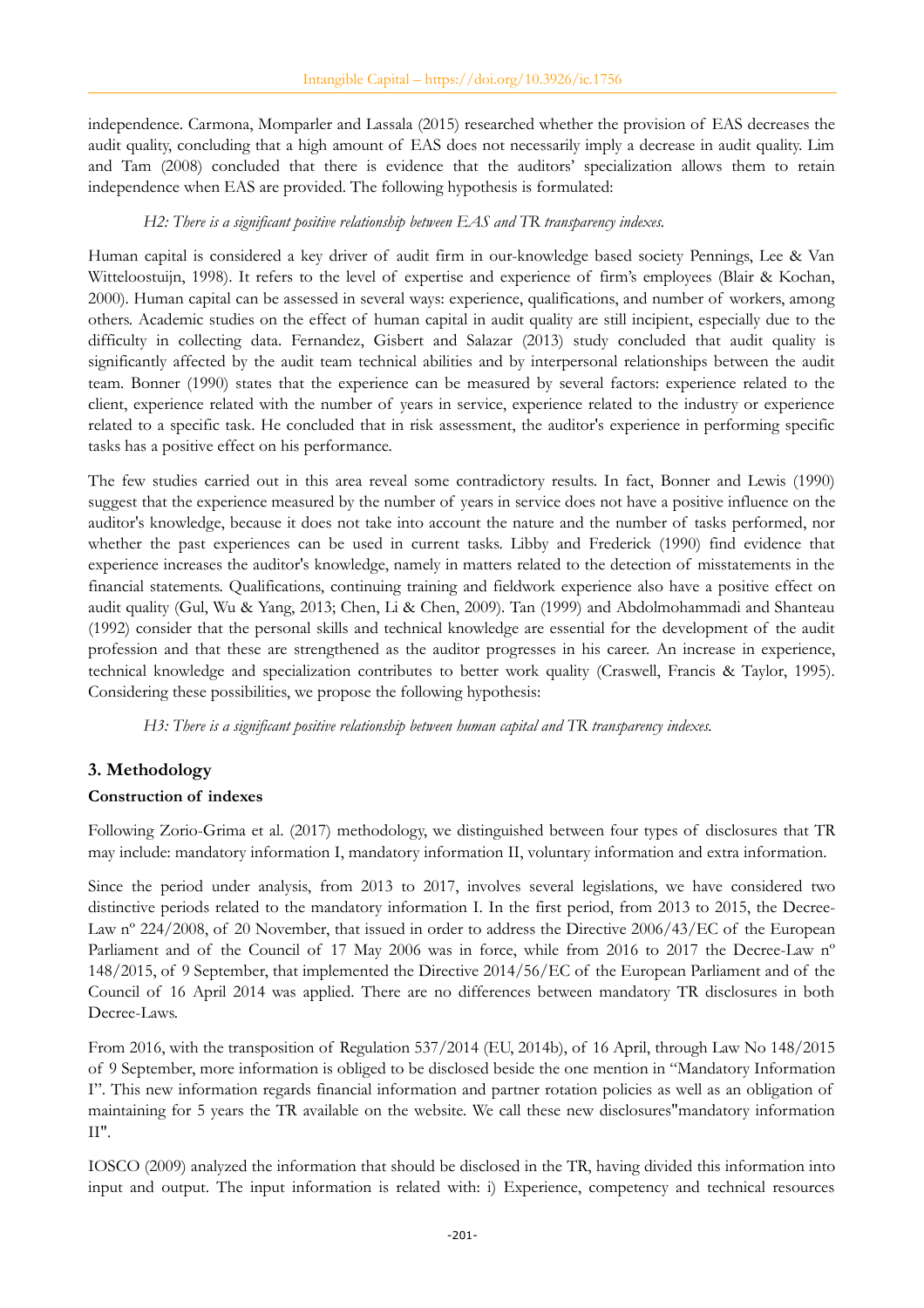(average training hours, percentage of the revenues that are spent on training of employees, employees turnover ratio, average years of service, employees experience and academic degrees and partners/employees ratio). The disclosure of this information would allow evaluating the importance that audit firm gives to knowledge, technical skills and academic education of the employees, and the ability to supervise the employees. ii) Workload (employees workload and partners workload). The release of this information would allow to access if the workload of the employees is managed to increase audit quality.

The output information covers the following disclosures: i) Independence matters (information related to audit firms independence breach). This information can be used by financial statements users to access the quality and the capacity of the services provided; ii) Disciplinary proceedings and litigation (information about pending disciplinary proceedings and lawsuits that have been moved against the audit firm). This information can be used to identify weakness in the quality of the service provided; iii) Disclosure of quality inspections results (information's regarding audit firms proceedings that must be revaluated in result of quality control inspections). This information may able financial statements users to access audit services; iv) Client acceptance and dismissal (information about new clients and client's dismissal). The disclosure of this information will allow financial statements users to know the position of the audit firm in the audit market, as well as, to evaluate if the audit firm is gaining or loosing market.

This information described and suggested by IOSCO (2009), were designated by us as "voluntary information".

The last group of information is called "extra information". As an example we suggest the disclosure of information related to compliance of the International Code of Ethics for Professional Accounts (IESBA), that sets out fundamental principles of ethics for professional accountants, reflecting the profession's recognition of its public interest responsibility, establishing the standard of behavior expected of a professional accountant, and to the International Standard on Quality Control 1 (ISQC 1), that addresses the responsibilities of an audit firm for its quality control system for audits and reviews of financial statements and for others reliability assurance work and related services, in order to assure audit quality.

Based on the compliance, or not, of each item for each information type we obtain the four variables that we intend to analyze in the Portuguese context: mandatory information index (MandInfI), mandatory information index II (MandInfII), voluntary information index (VolunInf) and extra information index (ExtInf). The four types of information, the disclosures each one covers, the European and Portuguese Law addressed to each mandatory disclosure are referred in the Appendix. In the Appendix "Mandatory information I" covers disclosures 1 to 16, "mandatory information II", is addressed in disclosures 17 to 20, "voluntary information" is referred in disclosures 21 to 26 and "extra information" is mentioned in disclosures 27 and 28.The transparency indexes are measured by verifying the compliance with the items above mentioned. Dividing the items complied in the audit report by the total number of items, regarding each type of information we obtain the transparency index, which can be defined as follows:

$$
Ind_{jtk} = \frac{\sum_{i=1}^{n_k} D_{jti}}{ni_k}
$$

In the following table we can analyze the legislation applicable to each time period:

| <b>Transparency Index</b> | 2013 to 2015                           | 2016 to 2017                       |
|---------------------------|----------------------------------------|------------------------------------|
| MandInf I                 | Decree-Law No 224/2008, 20 of November | Law No $140/2015$ , 7 of September |
| MandInf II                |                                        | Law No $148/2015$ , 9 of September |
| VolunInf                  | <b>IOSCO 2009</b>                      | <b>IOSCO 2009</b>                  |
| ExtraInf                  | <b>IESBA Code of Ethics</b>            | <b>IESBA Code of Ethics</b>        |
|                           | ISOC 1                                 | ISOC 1                             |

Table 1 – TR and Portuguese legislation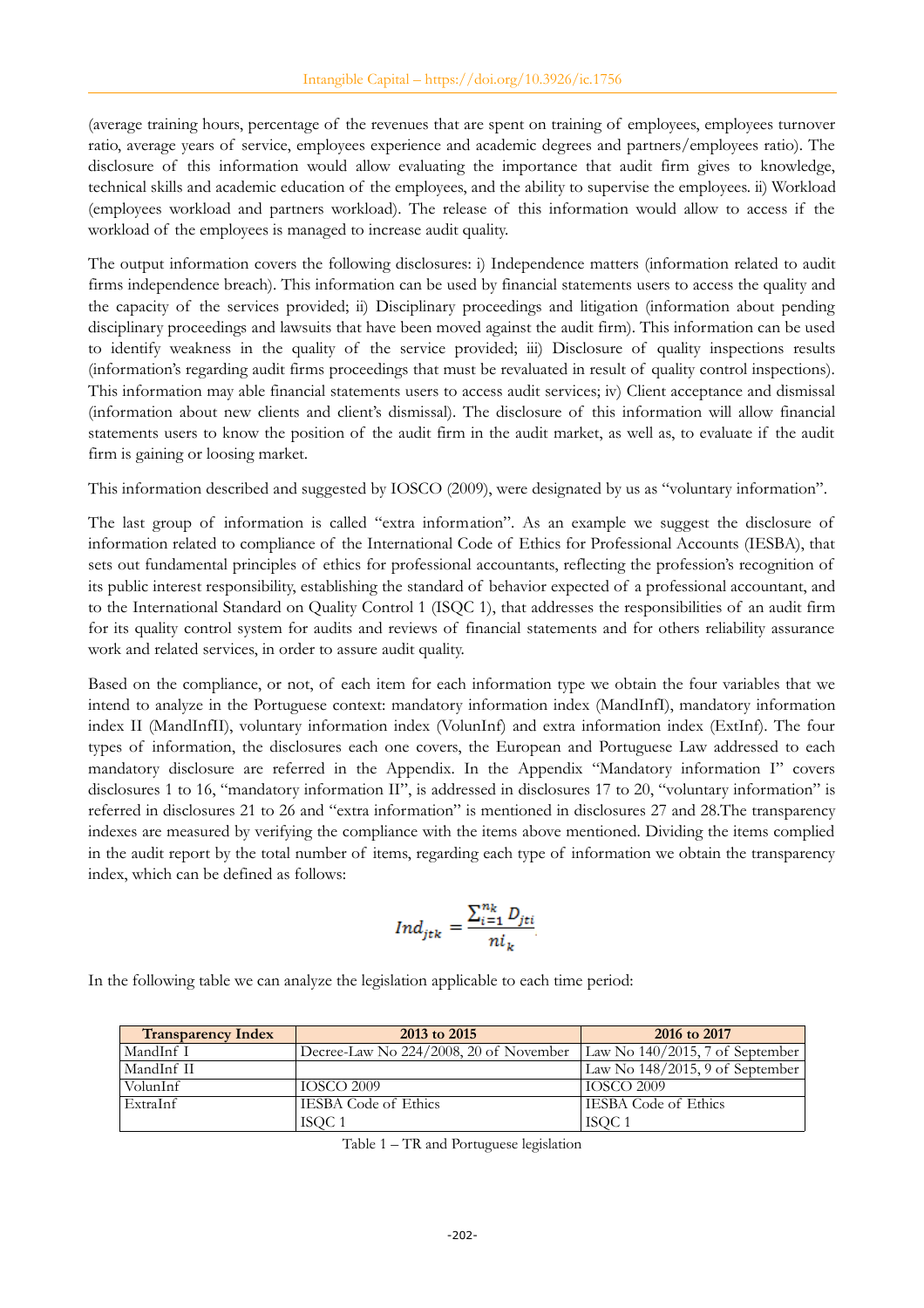### **The explanatory variables**

To analyze the size of the audit firms, we used the following variables: i) number of clients that are PIE; ii) Revenues (LogRevenues); ii) number of audit firm workers (Workers) and iv) the dummy variable Big4. The variable Big 4 is equal to 1 if the audit firm is one of the following: E&Y, KMPG, Deloitte or PwC and 0, otherwise.

To measure human capital, we consider the following variables: i) number of audit partners vs number of partners (% PartAud); ii) experience of the partners (Experience). The variable experience is evaluated based on the year that the partner became an auditor.

Following Ke, Lennox and Xin (2003) and Bianchi (2018) studies, we use control variables related to profitability, return on equity (ROA), measured through the net result by total assets, size (SIZE), measured by total assets. Financial health is controlled by long-term debt for total assets (LEVERAGE).

Table 2 shows the expected signs of the coefficients associated to the explanatory variables.

| <b>Explanatory Variables</b> | <b>Description</b>                                      | <b>Expected</b> sign |
|------------------------------|---------------------------------------------------------|----------------------|
| <b>PIE</b>                   | Number of Public Interest Entities                      | Positive             |
| Revenues                     | Revenues                                                | Positive             |
| Workers                      | Number of audit firm workers                            | Positive             |
| EAS                          | Revenues from extra-audit services to total<br>revenues | Positive             |
| ∣% PartAud                   | Number of audit partners vs number of<br>partners       |                      |
| Experience                   | Experience of the partners                              | Positive             |
| $Big-4$                      | PwC, KPMG, E&Y and Deloitte                             | Positive             |

Table 2 – Explanatory variables and expected signs

#### **Sample selection**

Although there is no public PIE list in Portugal, nor a public list of audit firms that audit them, the fact that all Portuguese audit firms must be registered within the stock market regulator (CMVM) makes it possible to access some information regarding the audit firmsthat operate in Portugal. Among the information available on CMVM website we find the addresses of the audit firm web page.After collecting the web addresses we consulted each of them to see if TR were available or not. Thus, during the period under review, from 2013 to 2017, we obtained 268 TR. In table 2 we can see the number of auditors that audit PIE, the overall income and the number of PIE for each year of study. In our sample we included all the TR, as well as all audit firms whose TR were available on their site. Probably the entire population isn't covered, since, before 2016, there was no minimum period for the TR to remain on the website, and sometimes the audit firms do not provide the TR on their home page, which makes it difficult to find them on the website.

| Year              | $No$ of audit firms | $No$ of TR | $Revenues(*)$ | $No$ of PIE  |
|-------------------|---------------------|------------|---------------|--------------|
| 2013              | 62                  | 58         | 267           |              |
| 2014              | 64                  | 60         | 284           | .282         |
| 2015              | 56                  | 56         | 327           | $23^{\circ}$ |
| 2016              | 53                  | 49         | 300           |              |
| 2017              | 47                  | 45         | 311           | 1,123        |
| <b>TOTAL</b><br>. | 282                 | 268        |               |              |

(\*) in millions of euros

The control variables, ROA, SIZE and LEVERAGE were obtained using Bureau van Dijk's SABI database.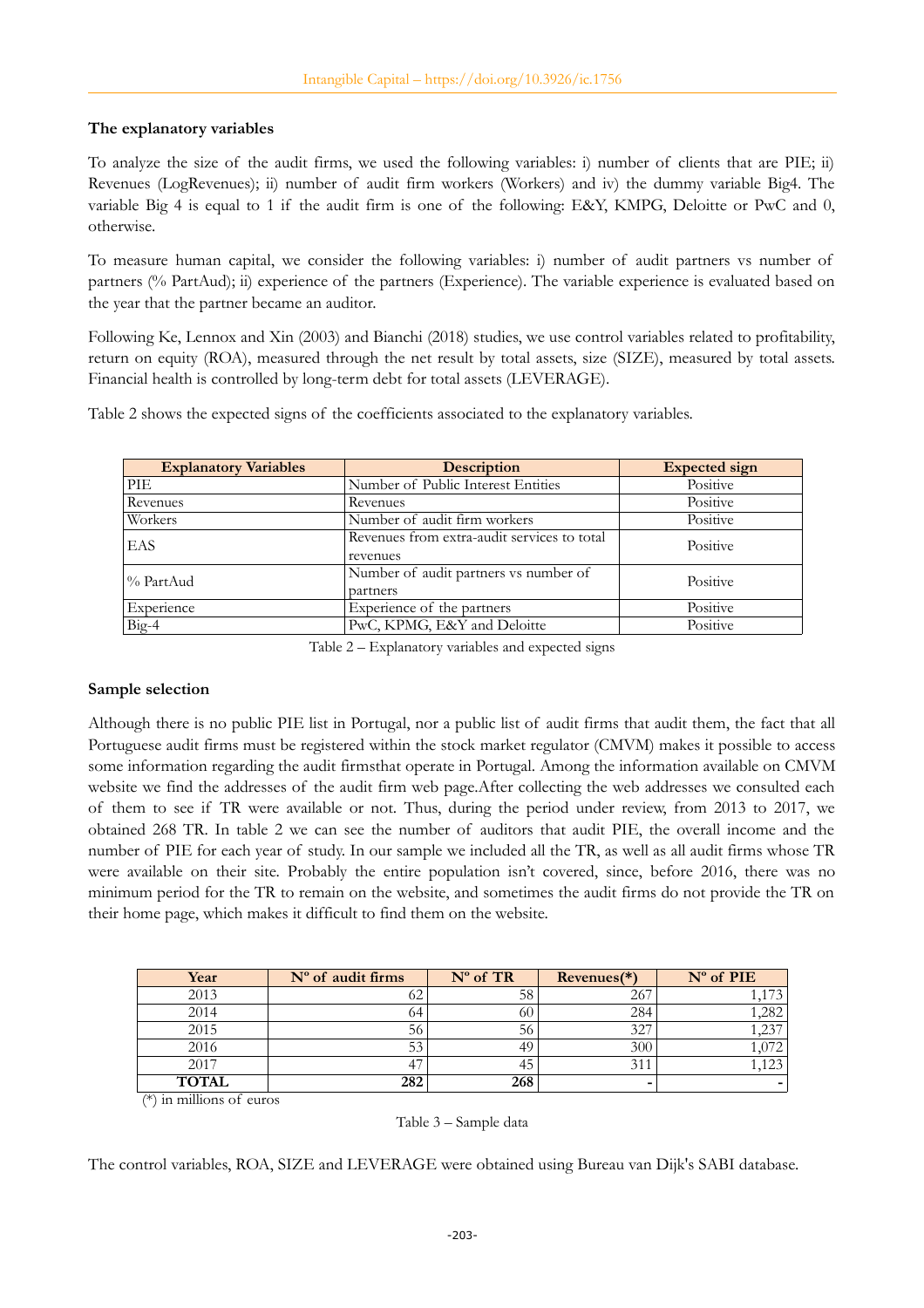#### **Univariate and bivariate analysis**

To explore each variable in the data set, the common descriptive statistics were calculated. Measures of central tendency, measures of non-central tendency, measures of variability and extremes values are essential to describe data. Bivariate statistical tests are used to compare the behavior of each disclosure index for the different years considered in this research. The disclosure index is quantitative and the independent variable can be treated as qualitative ordinal, so a possible test is the one-way analysis of variance (one-way ANOVA). If the disclosure index is approximately normally distributed for each year, the one-way ANOVA test is the most appropriate. Otherwise, it must be applied a non-parametric test, like the Kruskal-Wallis test or the Jonckheere-Terpstra test.

#### **Multivariate analysis**

In order to attain the research objectives, the Generalized Linear Models regression was applied. The choice of these models is due to the type of variables used to assess the disclosures indexes. These indexes are defined as the proportion of the number of items disclosed on the total number of possible items, that is, it can take any value between 0 and 1, not just 0 and 1. Therefore the fit of the model, concretely, the logit model is carried out using the quasi-binomial distribution.

A regression model links the mean of the dependent variable to a set of independent variables. A generalized linear model can be written as:

$$
g(E(Y_i)) = \beta_1 + \beta_2 X_{2i} + \dots + \beta_k X_{ki}, \qquad i = 1, ..., n,
$$

where *g* is the link function. The choice of the link function g depends on the type of the response *Y<sup>i</sup>* .

For binary responses it is considered the following link function (logit link):

$$
g(x) = \log\left(\frac{x}{1-x}\right).
$$

Then, a regression model for the binary response *Y* can be written as:

$$
log\left(\frac{P(Y_i=1)}{1-P(Y_i=1)}\right) = \beta_1 + \beta_2 X_{2i} + \dots + \beta_k X_{ki} i = 1, ..., n,
$$

which is the known logistic regression model, the most popular generalized linear model.

In this research, the logit model is carried out using the quasi-binomial distribution instead of the binomial distribution since the response ranges from 0 and 1.

The model assumes a relation between each dependent variable Y (MandInf I, MandInf II, VolunInf, ExtraInf) and the independent variables  $X_2, \ldots, X_k$ , through the following equation:

$$
Y = \frac{1}{1 + e^{-(\beta_1 + \beta_2 X_2 + \dots + \beta_k X_k)}} + \varepsilon,
$$

Then, *Y* represents the different disclosures indexes and the *Xk* are the independent variables proposed (explanatory variables plus control variables).

In the beginning all independent variables  $X_k$  were included but after the most appropriate model was obtained, we only present the final model.

In the beginning all independent variables  $X_k$  were included in the model. However, a statistical test was applied in order to compare two nested models. For each dependent variable, only the best model is presented. For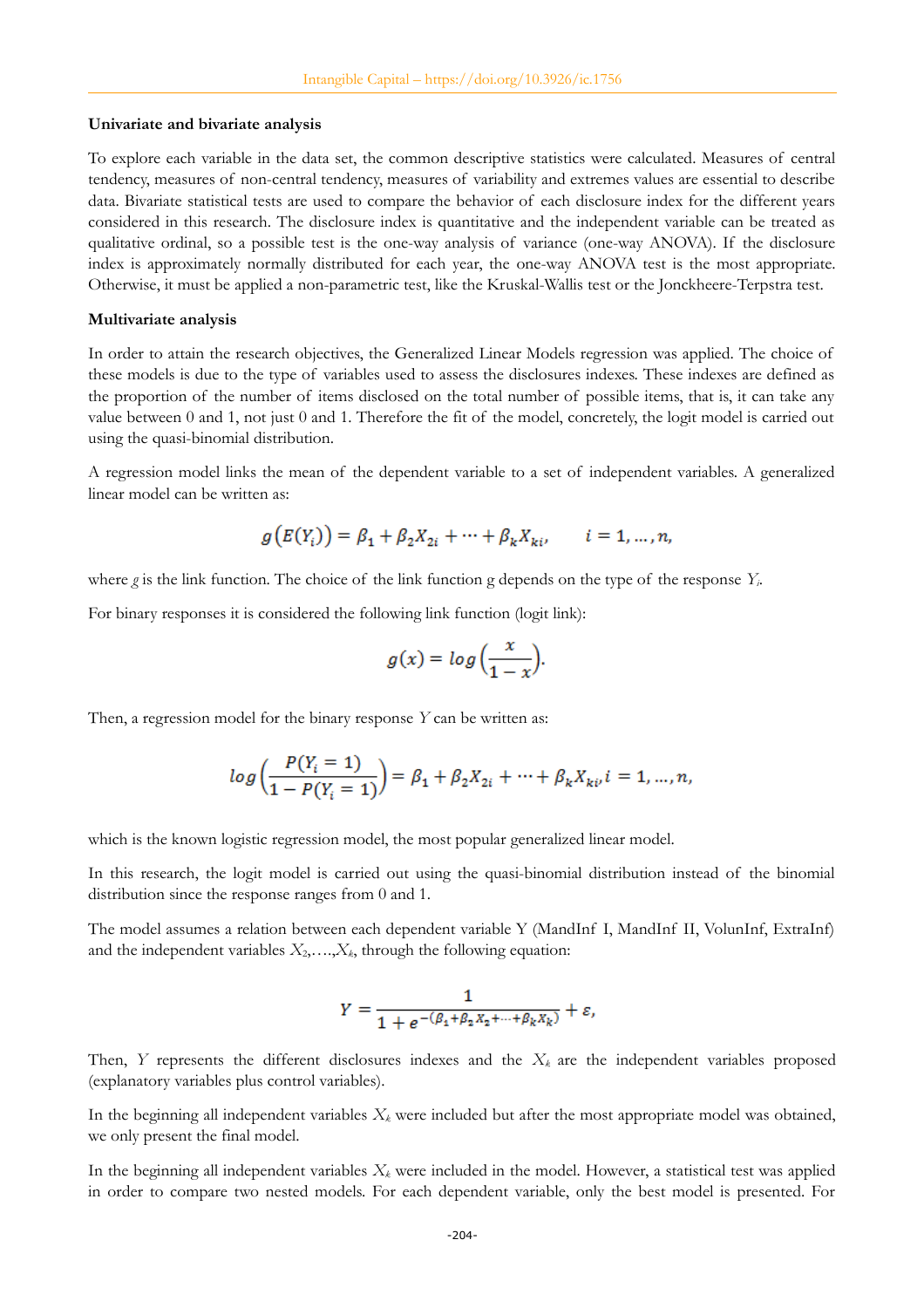example, the variable Big-4 is not statistically significant, for all models and all years, therefore it was omitted in the results section.

## **4. Results**

The R software version 3.5.3 and IBM SPSS Statistics (version 27) were used to perform the statistical analysis. Table 4 reports the descriptive statistics for independent variables (include the control variables) and the dependent variables.From the 268 TR collected in the 5 years under analysis, the compliance with the MandInf I was always very high, the lowest mean was in 2014, 0.9833 and the highest was in 2017, 0.9875. The median for all the years is 1.0000 and the minimum value is 0.9375 in 2013 and 0.8750 for the remaining years. This means that from the16 items of mandatory disclosure, in 2014 at least one report only discloses 15 items and on the following years at least one report only discloses 14 items.

The average of MandInf II disclosures is below 15% in all the years, 0.0460 in 2013, 0.0500 in 2014, 0.1012 in 2015, 0.1224 in 2016 and 0.1481 in 2017. Before MandInf II became mandatory in 2016, in the previous years some reports already disclosed some part of that information. The median is 0.00 for all the years. The disclosure of VolunInf is around or less than 1% in all the years. Most reports didn't mention any voluntary information. In none of the years does any report fulfil all the requirements in voluntary information. The mean of TR that disclose ExtraInf has being rising in the period under analysis. From 0.2672 in 2013 to 0.4111 in 2017. The median has been similar in all the years exceptin 2013.

In average the number of PIE *per* audit firm raised from 20.22 in 2013 to 24.96 in 2017. In 2013 one audit firm had 394 PIE clients. The number of workers mean increased from 49.79 to 62.08 in the 5 years under analysis. The revenues *per* audit firm have been increasing, due to fewer audit firms that have PIE clients. In the period under analysis the mean increased from 4897 in 2013 to 7210 in 2017. The median of %EAS is relatively stable, we can see that some audit firms don´t present any revenues from extra audit services, while for some these revenues represent more than 70% of total revenues. The average experience mean raised from 18.09 in 2013 to 22.91 in 2017. The mean of % PartAudit ranges from 83.32 to 90.69.

Regarding control variables, ROA maximum value was reached in 2013 with 75.51 and the highest average also in 2013 with 23.86. The mean of SIZE ranged from 6.88 to 7.10 and the median from 14.81 to 14.27. LEVERAGE mean decreased from 61.80% in 2013 to 60.51% in 2017, the lowest value was in 2014, 57.25%.

| 2013 |                          | N  | Mean    | <b>Std Deviation</b> | Q1     | Median | Q <sub>3</sub> | Min    | Max      |
|------|--------------------------|----|---------|----------------------|--------|--------|----------------|--------|----------|
|      | Dependent variables      |    |         |                      |        |        |                |        |          |
|      | MandInf I                | 58 | 0.9871  | 0.0255               | 1.0000 | 1.0000 | 1.0000         | 0.9375 | 1.0000   |
|      | MandInf II               | 58 | 0.0460  | 0.1159               | 0.0000 | 0.0000 | 0.0000         | 0.0000 | 0.3333   |
|      | VolunInf                 | 58 | 0.0057  | 0.0307               | 0.0000 | 0.0000 | 0.0000         | 0.0000 | 0.1667   |
|      | ExtraInf                 | 58 | 0.2672  | 0.3137               | 0.0000 | 0.0000 | 0.5000         | 0.0000 | 1.0000   |
|      | Independent variables    |    |         |                      |        |        |                |        |          |
|      | PIE                      | 58 | 20.22   | 59.99                | 1.00   | 3.00   | 10.00          | 1.00   | 394.00   |
|      | Workers                  | 58 | 49.79   | 113.06               | 4.00   | 11.50  | 29.50          | 0.00   | 492.00   |
|      | Revenues <sup>*</sup>    | 58 | 4897.14 | 14778.74             | 426.00 | 738.87 | 1501.60        | 28.86  | 78408.00 |
|      | %EAS                     | 58 | 0.10    | 0.15                 | 0.00   | 0.05   | 0.16           | 0.00   | 0.72     |
|      | Experience               | 58 | 7.20    | 7.11                 | 3.00   | 5.54   | 9.17           | 0.50   | 36.00    |
|      | %PartAud                 | 58 | 0.91    | 0.14                 | 0.81   | 1.00   | 1.00           | 0.50   | 1.00     |
|      | <b>Control</b> variables |    |         |                      |        |        |                |        |          |
|      | <b>ROA</b>               | 58 | 23.86   | 22.75                | 5.10   | 14.81  | 36.09          | 1.34   | 75.51    |
|      | <b>SIZE</b>              | 58 | 7.10    | 1.42                 | 6.24   | 6.70   | 7.63           | 5.08   | 10.45    |
|      | <b>LEVERAGE</b>          | 58 | 61.80   | 17.38                | 51.99  | 65.13  | 75.60          | 21.22  | 90.66    |
|      | * in thousands of euros  |    |         |                      |        |        |                |        |          |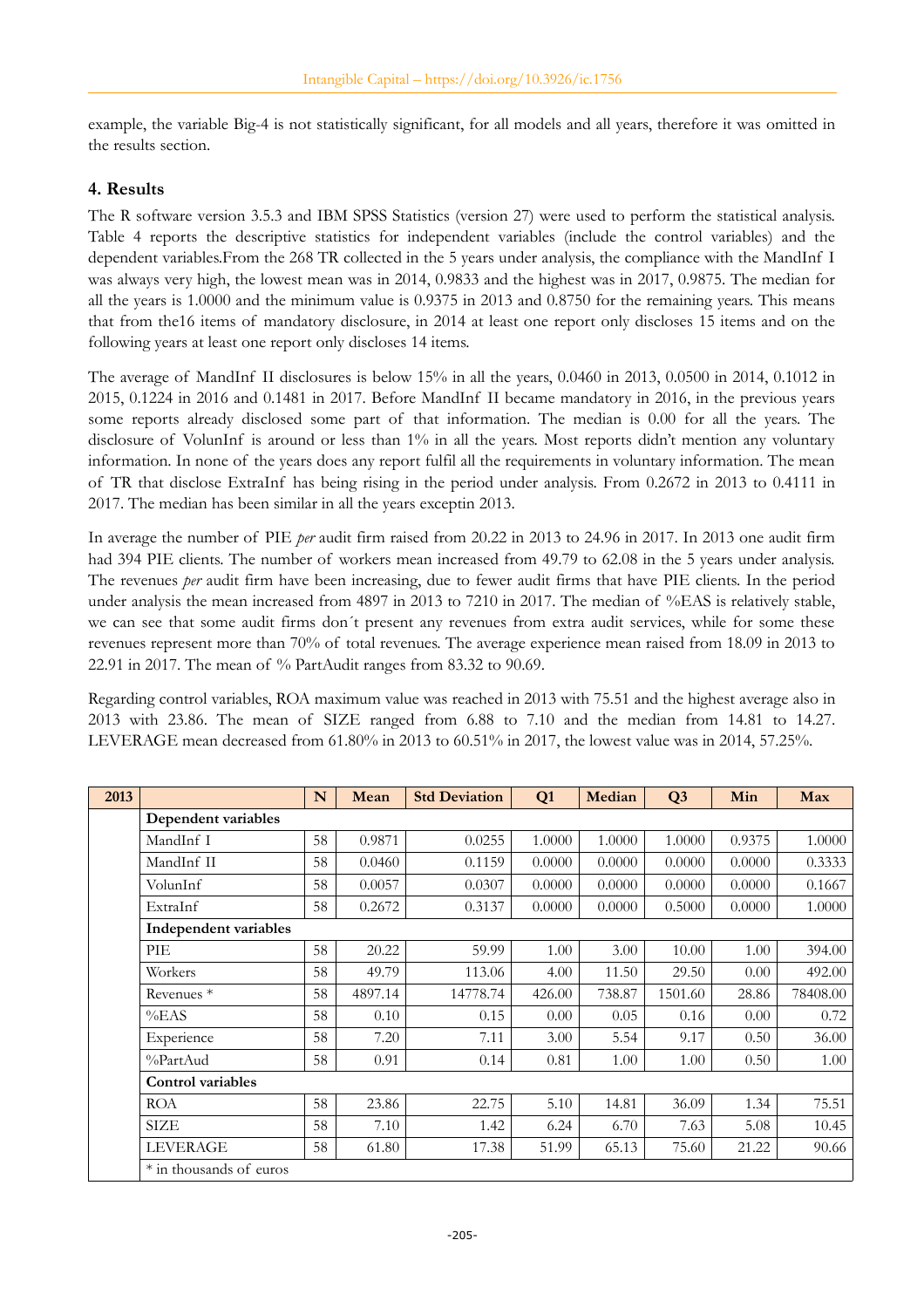| 2014 |                             | ${\bf N}$ | Mean    | <b>StdDeviation</b> | Q1     | Median | Q <sub>3</sub> | Min      | Max        |
|------|-----------------------------|-----------|---------|---------------------|--------|--------|----------------|----------|------------|
|      | Dependent variables         |           |         |                     |        |        |                |          |            |
|      | MandInf I                   | 60        | 0.9833  | 0.0302              | 0.9531 | 1.0000 | 1.0000         | 0.8750   | 1.0000     |
|      | MandInf II                  | 60        | 0.0500  | 0.1200              | 0.0000 | 0.0000 | 0.0000         | 0.0000   | 0.3333     |
|      | VolunInf                    | 60        | 0.0083  | 0.0366              | 0.0000 | 0.0000 | 0.0000         | 0.0000   | 0.1667     |
|      | ExtraInf                    | 60        | 0.3000  | 0.3215              | 0.0000 | 0.5000 | 0.5000         | 0.0000   | 1.0000     |
|      | Independent variables       |           |         |                     |        |        |                |          |            |
|      | PIE                         | 60        | 21.73   | 60.52               | 1.00   | 3.00   | 11.00          | $1.00\,$ | 385.00     |
|      | Workers                     | 60        | 49.91   | 110.09              | 7.00   | 12.00  | 32.00          | $0.00\,$ | 494.00     |
|      | Revenues <sup>*</sup>       | 60        | 5073.62 | 15353.69            | 423.86 | 712.04 | 1652.99        | 98.52    | 85151.00   |
|      | %EAS                        | 60        | 0.12    | 0.18                | 0.00   | 0.05   | 0.17           | $0.00\,$ | 0.77       |
|      | Experience                  | 60        | 5.73    | 5.09                | 2.19   | 5.13   | 7.00           | 0.50     | 24.00      |
|      | %PartAud                    | 60        | 0.88    | 0.14                | 0.76   | 0.89   | 1.00           | 0.50     | $1.00\,$   |
|      | <b>Control variables</b>    |           |         |                     |        |        |                |          |            |
|      | <b>ROA</b>                  | 60        | 19.87   | 18.21               | 5.57   | 13.69  | 28.05          | 1.02     | 72.18      |
|      | <b>SIZE</b>                 | 60        | 6.83    | 1.51                | 5.88   | 6.45   | 7.59           | 3.65     | 10.59      |
|      | <b>LEVERAGE</b>             | 60        | 57.25   | 19.28               | 42.55  | 64.13  | 70.30          | 11.41    | 91.33      |
|      | * in thousands of euros     |           |         |                     |        |        |                |          |            |
| 2015 |                             | N         | Mean    | <b>StdDeviation</b> | Q1     | Median | Q <sub>3</sub> | Min      | Max        |
|      | Dependent variables         |           |         |                     |        |        |                |          |            |
|      | MandInf I                   | 56        | 0.9855  | 0.0292              | 1.0000 | 1.0000 | 1.0000         | 0.8750   | 1.0000     |
|      | MandInf II                  | 56        | 0.1012  | 0.2285              | 0.0000 | 0.0000 | 0.0000         | 0.0000   | 1.0000     |
|      | VolunInf                    | 56        | 0.0089  | 0.0379              | 0.0000 | 0.0000 | 0.0000         | 0.0000   | 0.1667     |
|      | ExtraInf                    | 56        | 0.3393  | 0.3178              | 0.0000 | 0.5000 | 0.5000         | 0.0000   | 1.0000     |
|      | Independent variables       |           |         |                     |        |        |                |          |            |
|      | PIE                         | 56        | 22.09   | 51.28               | 2.00   | 3.00   | 12.00          | 1.00     | 257.00     |
|      | Workers                     | 56        | 53.69   | 113.69              | 9.00   | 12.50  | 31.00          | 3.00     | 496.00     |
|      | Revenues <sup>*</sup>       | 56        | 5851.02 | 17551.52            | 435.19 | 747.40 | 1603.11        | 112.00   | 95070.00   |
|      | %EAS                        | 56        | 0.14    | 0.19                | 0.00   | 0.06   | 0.18           | $0.00\,$ | 0.79       |
|      | Experience                  | 56        | 6.65    | 5.77                | 3.08   | 5.58   | 7.63           | 0.58     | 25.00      |
|      | %PartAud                    | 56        | 0.84    | 0.16                | 0.75   | 0.85   | 1.00           | 0.50     | 1.00       |
|      | Control variables           |           |         |                     |        |        |                |          |            |
|      | <b>ROA</b>                  | 56        | 20.29   | 20.82               | 4.91   | 10.94  | 31.24          | $1.08\,$ | 71.30      |
|      | <b>SIZE</b>                 | 56        | 6.86    | 1.44                | 5.93   | 6.58   | 7.45           | 4.62     | 10.59      |
|      | <b>LEVERAGE</b>             | 56        | 57.88   | 19.16               | 43.14  | 59.02  | 75.36          | 20.17    | 91.26      |
|      | * in thousands of euros     |           |         |                     |        |        |                |          |            |
| 2016 |                             | ${\bf N}$ | Mean    | <b>StdDeviation</b> | Q1     | Median | Q <sub>3</sub> | Min      | Max        |
|      | Dependent variables         |           |         |                     |        |        |                |          |            |
|      | MandInf I                   | 49        | 0.9847  | 0.0300              | 1.0000 | 1.0000 | 1.0000         | 0.8750   | 1.0000     |
|      | MandInf II                  | 49        | 0.1224  | 0.2518              | 0.0000 | 0.0000 | 0.1667         | 0.0000   | 1.0000     |
|      | VolunInf                    | 49        | 0.0102  | 0.0404              | 0.0000 | 0.0000 | 0.0000         | 0.0000   | 0.1667     |
|      | ExtraInf                    | 49        | 0.3673  | 0.3191              | 0.0000 | 0.5000 | 0.5000         | 0.0000   | $1.0000\,$ |
|      | Independent variables       |           |         |                     |        |        |                |          |            |
|      | $\ensuremath{\mathrm{PIE}}$ | 49        | 22.33   | 45.57               | 1.25   | 3.50   | 12.25          | 1.00     | 163.00     |
|      | Workers                     | 49        | 63.36   | 128.20              | 7.25   | 15.00  | 45.75          | 3.00     | 541.00     |
|      | Revenues <sup>*</sup>       | 49        | 6258.54 | 17282.14            | 464.77 | 744.74 | 2037.09        | 30.31    | 90362.00   |
|      | %EAS                        | 49        | 0.19    | 0.20                | 0.03   | 0.13   | 0.34           | 0.00     | 0.78       |
|      | Experience                  | 49        | 5.86    | 4.37                | 2.81   | 5.40   | 7.13           | 0.59     | 25.00      |
|      | %PartAud                    | 49        | 0.83    | 0.16                | 0.72   | 0.83   | $1.00\,$       | 0.50     | 1.00       |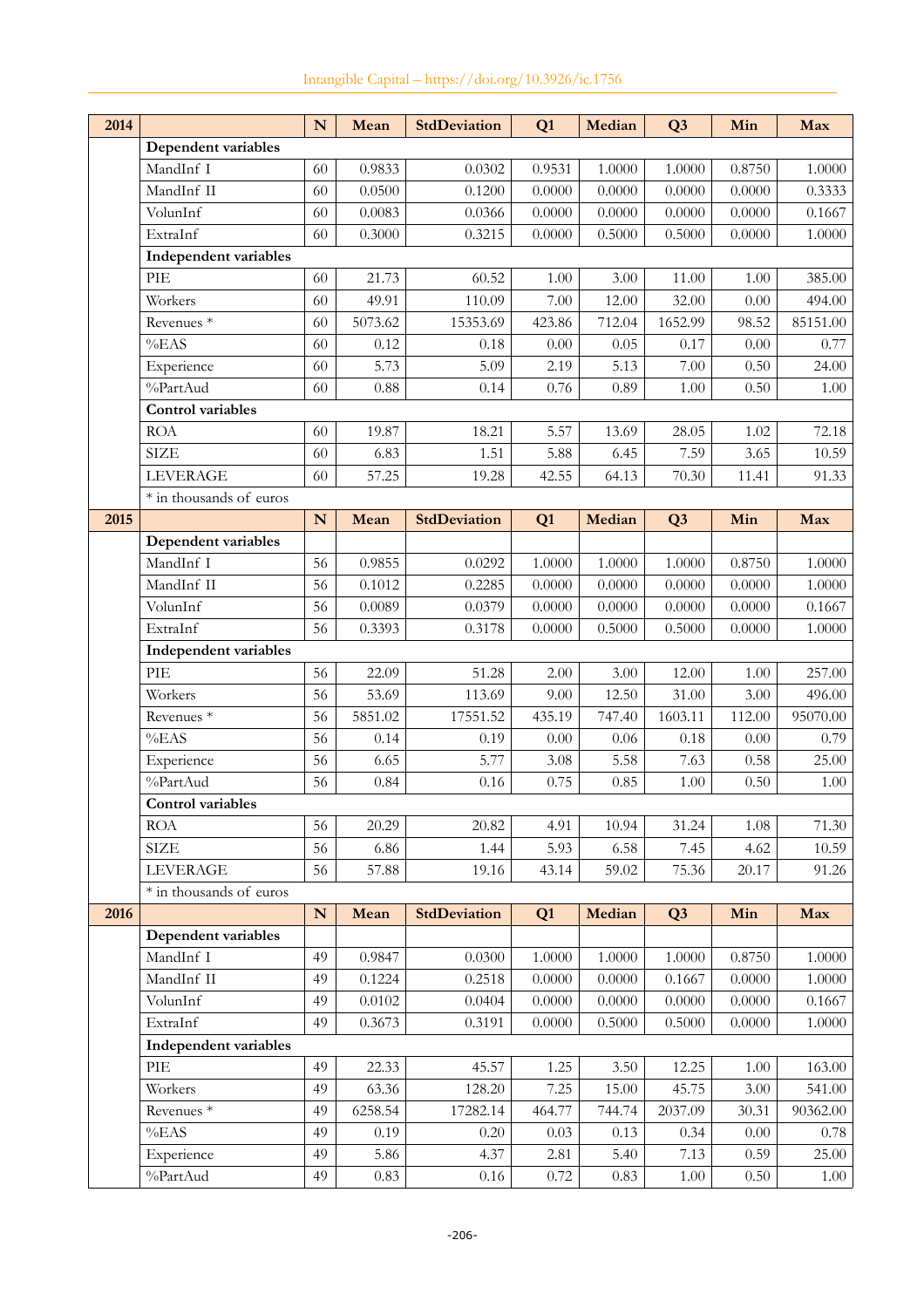|      | Control variables        |           |                        |                                                                                                                 |        |        |                |          |          |
|------|--------------------------|-----------|------------------------|-----------------------------------------------------------------------------------------------------------------|--------|--------|----------------|----------|----------|
|      | <b>ROA</b>               | 49        | 15.32                  | 18.09                                                                                                           | 3.58   | 8.54   | 18.27          | 0.29     | 72.85    |
|      | <b>SIZE</b>              | 49        | 6.88                   | 1.58                                                                                                            | 6.00   | 6.51   | 7.54           | 3.62     | 10.63    |
|      | <b>LEVERAGE</b>          | 49        | 60.82                  | 17.65                                                                                                           | 51.21  | 62.91  | 75.16          | 14.07    | 86.18    |
|      | * in thousands of euros  |           |                        |                                                                                                                 |        |        |                |          |          |
| 2017 |                          | ${\bf N}$ | Mean                   | <b>StdDeviation</b>                                                                                             | Q1     | Median | Q <sub>3</sub> | Min      | Max      |
|      | Dependent variables      |           |                        |                                                                                                                 |        |        |                |          |          |
|      | MandInf I                | 45        | 0.9875                 | 0.0286                                                                                                          | 1.0000 | 1.0000 | 1.0000         | 0.8750   | 1.0000   |
|      | MandInf II               | 45        | 0.1481                 | 0.2892                                                                                                          | 0.0000 | 0.0000 | 0.3333         | 0.0000   | 1.0000   |
|      | VolunInf                 | 45        | 0.0111                 | 0.0420                                                                                                          | 0.0000 | 0.0000 | 0.0000         | 0.0000   | 0.1667   |
|      | ExtraInf                 | 45        | 0.4111                 | 0.3069                                                                                                          | 0.0000 | 0.5000 | 0.5000         | 0.0000   | 1.0000   |
|      | Independent variables    |           |                        |                                                                                                                 |        |        |                |          |          |
|      | PIE                      | 45        | 24.96                  | 46.56                                                                                                           | 2.00   | 4.00   | 16.00          | 1.00     | 206.00   |
|      | Workers                  | 45        | 62.08                  | 131.25                                                                                                          | 7.50   | 17.50  | 37.25          | 0.00     | 559.00   |
|      | Revenues <sup>*</sup>    | 45        | 7210.80                | 19243.40                                                                                                        | 520.95 | 823.35 | 1992.33        | 22.87    | 95010.31 |
|      | %EAS                     | 45        | 0.20                   | 0.21                                                                                                            | 0.03   | 0.11   | 0.32           | 0.00     | 0.76     |
|      | Experience               | 45        | 6.19                   | 4.63                                                                                                            | 3.13   | 5.60   | 7.25           | 0.64     | 26.00    |
|      | %PartAud                 | 45        | 0.83                   | 0.14                                                                                                            | 0.69   | 0.83   | 1.00           | 0.50     | 1.00     |
|      | <b>Control variables</b> |           |                        |                                                                                                                 |        |        |                |          |          |
|      | <b>ROA</b>               | 45        | 17.07                  | 19.87                                                                                                           | 5.86   | 14.27  | 27.74          | $-58.29$ | 59.94    |
|      | <b>SIZE</b>              | 45        | 6.89                   | 1.69                                                                                                            | 5.94   | 6.59   | 7.57           | 2.68     | 10.67    |
|      | <b>LEVERAGE</b>          | 45        | 60.51                  | 16.42                                                                                                           | 48.21  | 63.67  | 72.74          | 15.63    | 82.67    |
|      | * in thousands of euros  |           |                        |                                                                                                                 |        |        |                |          |          |
|      | Legend:                  |           |                        |                                                                                                                 |        |        |                |          |          |
|      | MandInf I                |           |                        | Mandatory information disclosure under Decree Law No 224/2008, of 20 November<br>to TR issued from 2013 to 2015 |        |        |                |          |          |
|      |                          |           |                        | Mandatory information disclosure under Decree Law No 140/2015, of 7 September to<br>TR issued from 2016 to 2017 |        |        |                |          |          |
|      | MandInf II               |           |                        | Mandatory information disclosure under Decree Law No 148/2015, of 9 September to<br>TR issued from 2016 to 2017 |        |        |                |          |          |
|      | VolunInf                 |           |                        | Information disclosure under IOSCO 2009                                                                         |        |        |                |          |          |
|      | ExtraInf                 |           |                        | Information disclosure under IESBA code of ethics and ISQC1                                                     |        |        |                |          |          |
|      | PIE                      |           |                        | Number of Public Interest Entities                                                                              |        |        |                |          |          |
|      | Workers                  |           |                        | Number of the audit firm workers                                                                                |        |        |                |          |          |
|      | Revenues                 |           |                        | Revenues, in thousands of euros                                                                                 |        |        |                |          |          |
|      | Big-four                 |           |                        | PwC, KPMG, E&Y and Deloitte                                                                                     |        |        |                |          |          |
|      | Non Big-Four             |           | All other audit firms  |                                                                                                                 |        |        |                |          |          |
|      | %EAS                     |           |                        | Revenues from extra-audit services to total revenues                                                            |        |        |                |          |          |
|      | Experience               |           |                        | Partner years as an auditor (ROC)                                                                               |        |        |                |          |          |
|      | %PartAud                 |           |                        | Audit partners to total partners                                                                                |        |        |                |          |          |
|      | <b>ROA</b>               |           | Return to total assets |                                                                                                                 |        |        |                |          |          |
|      | <b>SIZE</b>              |           | Total assets           |                                                                                                                 |        |        |                |          |          |
|      | <b>LEVERAGE</b>          |           | Debt to total assets   |                                                                                                                 |        |        |                |          |          |

Table 4. Descriptive statistics

We began by comparing the behaviour of the disclosure indexes over the five years. In this case, the nonparametric tests are most appropriate because the disclosure index is not approximately normally distributed for each year. The Kruskal-Wallis test was conducted to compare the behaviour of MandInf1 for the different years. Table 5 displays the mean ranks as well as the result of the test.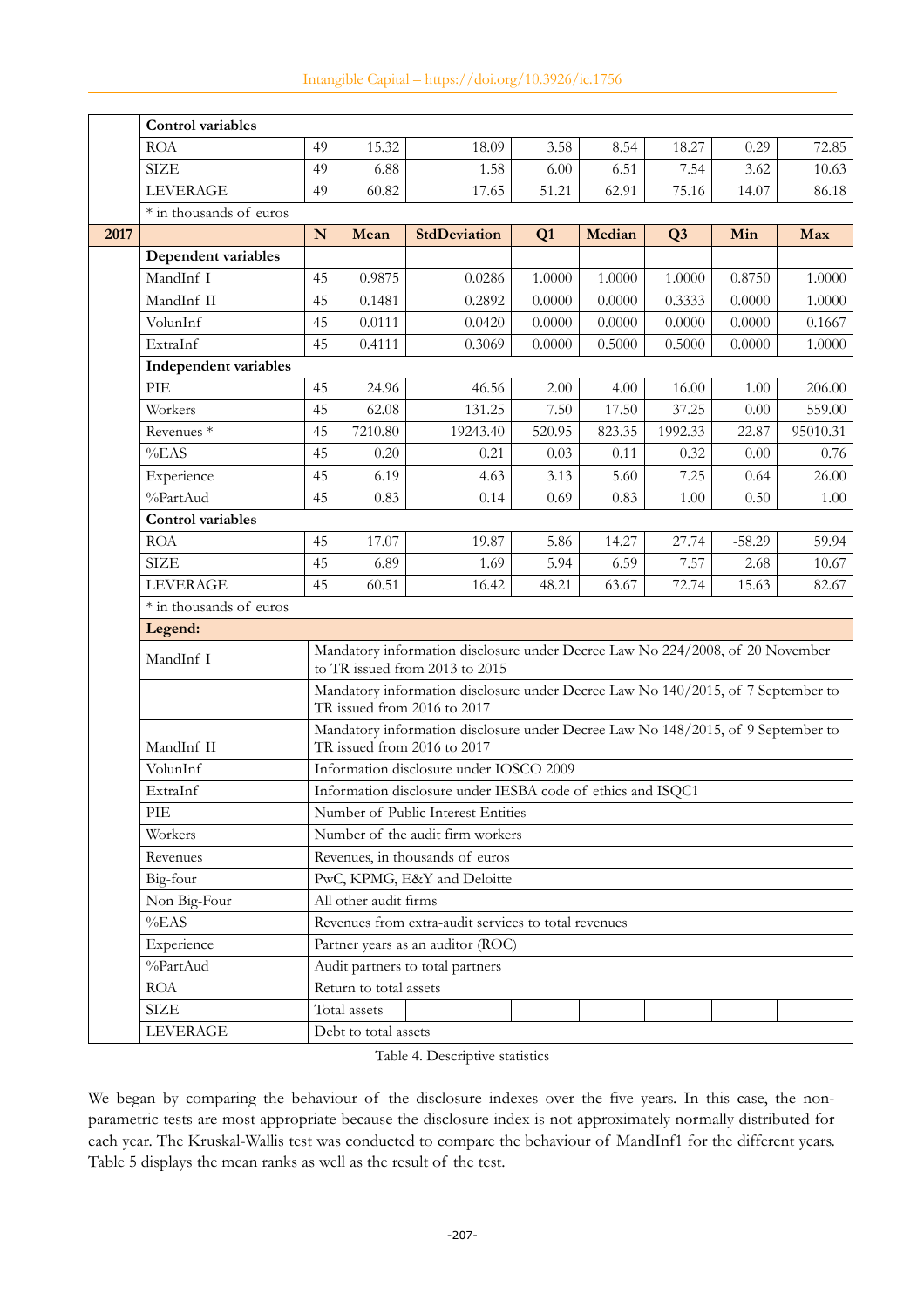| Variable | Year | N  | Mean Rank | Kruskal-Wallis H | Sig.  |
|----------|------|----|-----------|------------------|-------|
| MandInfI | 2013 | 58 | 136.19    | 0.822            | 0.935 |
|          | 2014 | 60 | 130.02    |                  |       |
|          | 2015 | 56 | 134.70    |                  |       |
|          | 2016 | 49 | 133.28    |                  |       |
|          | 2017 | 45 | 139.39    |                  |       |
|          |      |    |           |                  |       |

Table 5. Kruskal-Wallis Test

The results suggest that there are no differences in the mean rank between the different years (Sig.=0.935).

To compare the behavior of the disclosure indexes MandInf II, VolunInf and ExtraInf over the years, the Jonckheere-Terpstra test was applied. This test allows the analysis if the differences follow a significant trend. When the differences follow a significant trend, the Jonckheere-Terpstra test is generally more powerful than Kruskal-Wallis test. Regarding the results of the Jonckheere-Terpstra test (Table 6), it can be indicated that there was an underlying increase in the five years trend for the disclosures indexes MandInf2 and ExtraInf (Sig. = 0.023 and Sig. = 0.007, respectively). Therefore, our results show that the distribution of these two indexes changed over the period 2013-2017.

In relation to the VolunInf, the test shows that the distribution of this disclosure index remains identical over the analyzed period.

| <b>Variable</b> | Number of<br>Levels in Year | N   | <b>Std. J-T Statistic</b> | Sig.      |
|-----------------|-----------------------------|-----|---------------------------|-----------|
| MandInf II      |                             | 268 | 2.27                      | 0.023     |
| VolunInf        |                             | 268 |                           | 0.435     |
| ExtraInf        |                             | 268 |                           | $0.007\,$ |

Table 6. Jonckheere-Terpstra Test

Then, to study the potential influence of various factors on disclosures indexes, we carried out a multivariate analysis, as stated above, and the Generalized Linear Models regression was used.

To analyze the question of multicollinearity between the independent variables, the matrix of correlations was calculated using the Spearman correlation coefficient (appropriate to non-normal data). The results summarized in Table 7 show that there is a very strong correlation between Revenues and Workers. For this reason, for each regression model, these two variables do not appear simultaneously. In the other cases, the absolute value of Spearman correlation coefficient is less than 0.8, it shows that collinearity is very less likely to exist.

| 2013       | <b>PIE</b> | <b>Workers</b> | %PartAud  | <b>Experience</b> | <b>Revenues</b> | %EAS |
|------------|------------|----------------|-----------|-------------------|-----------------|------|
| PIE        | 1.00       |                |           |                   |                 |      |
| Workers    | $0.58***$  | 1.00           |           |                   |                 |      |
| %PartAud   | $0.39***$  | $0.35**$       | 1.00      |                   |                 |      |
| Experience | $0.26**$   | 0.04           | 0.17      | 1.00              |                 |      |
| Revenues   | $0.62***$  | $0.89***$      | $0.39***$ | 0.03              | 1.00            |      |
| %EAS       | $0.52***$  | $0.47***$      | $0.32**$  | 0.05              | $0.42***$       | 1.00 |
|            |            |                |           |                   |                 |      |
| 2014       | <b>PIE</b> | Workers        | %PartAud  | <b>Experience</b> | <b>Revenues</b> | %EAS |
| PIE        | 1.00       |                |           |                   |                 |      |
| Workers    | $0.65***$  | 1.00           |           |                   |                 |      |
| %PartAud   | 0.18       | 0.19           | 1.00      |                   |                 |      |
| Experience | $0.25*$    | 0.23           | 0.17      | 1.00              |                 |      |
| Revenues   | $0.63***$  | $0.87***$      | $0.26**$  | 0.16              | 1.00            |      |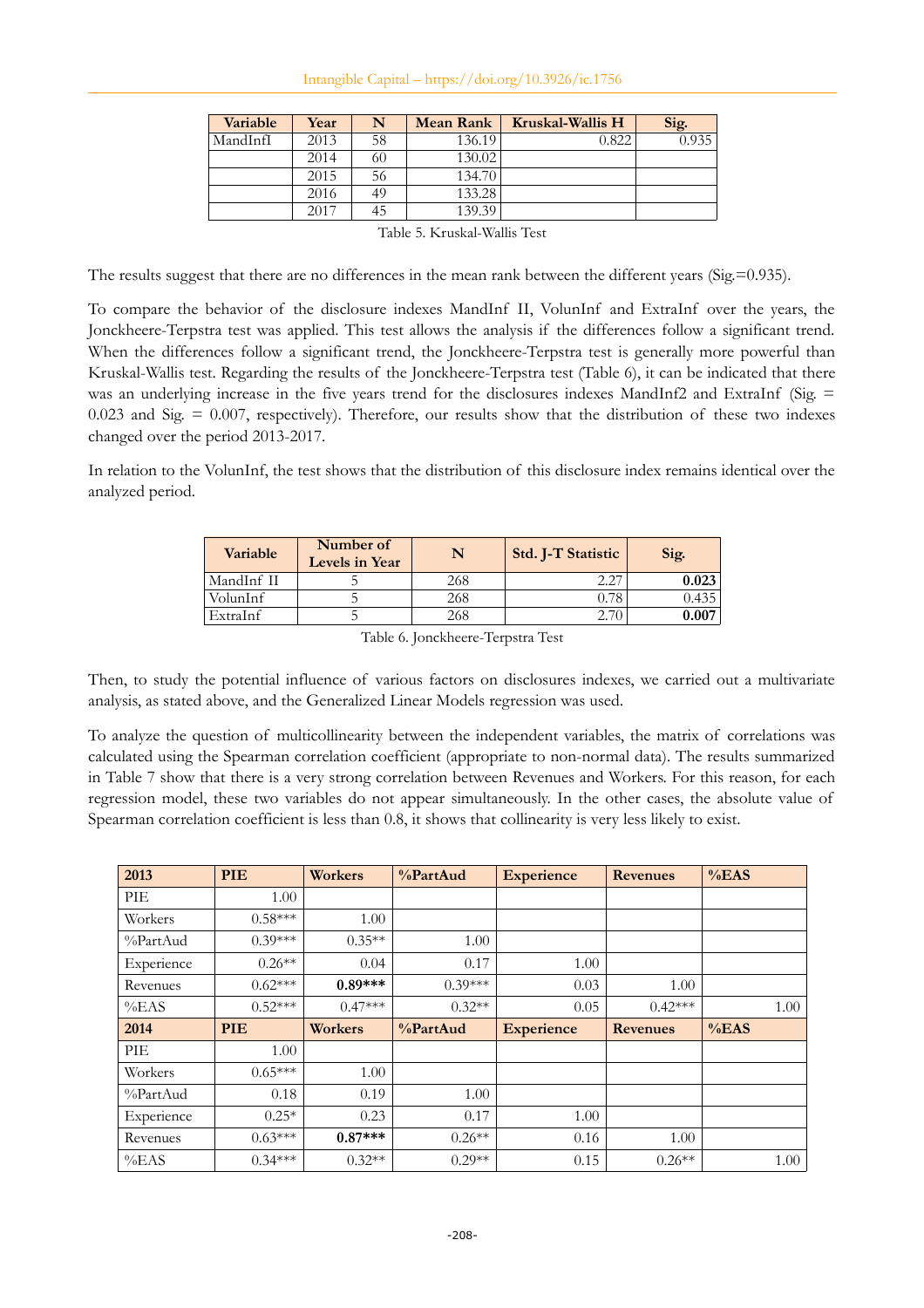| 2015       | PIE       | <b>Workers</b> | %PartAud  | <b>Experience</b> | <b>Revenues</b> | %EAS |
|------------|-----------|----------------|-----------|-------------------|-----------------|------|
| PIE        | 1.00      |                |           |                   |                 |      |
| Workers    | $0.68***$ | 1.00           |           |                   |                 |      |
| %PartAud   | 0.07      | 0.01           | 1.00      |                   |                 |      |
| Experience | 0.22      | 0.19           | $0.24*$   | 1.00              |                 |      |
| Revenues   | $0.62***$ | $0.92***$      | 0.12      | 0.11              | 1.00            |      |
| %EAS       | $0.33**$  | $0.44***$      | 0.16      | 0.13              | $0.30**$        | 1.00 |
| 2016       | PIE       | <b>Workers</b> | %PartAud  | <b>Experience</b> | <b>Revenues</b> | %EAS |
| PIE        | 1.00      |                |           |                   |                 |      |
| Workers    | $0.75***$ | 1.00           |           |                   |                 |      |
| %PartAud   | 0.00      | 0.20           | 1.00      |                   |                 |      |
| Experience | $0.27*$   | $0.29*$        | $0.44***$ | 1.00              |                 |      |
| Revenues   | $0.67***$ | $0.95***$      | 0.07      | 0.17              | 1.00            |      |
| %EAS       | $0.36**$  | $0.34**$       | 0.18      | 0.21              | $0.32**$        | 1.00 |
| 2017       | PIE       | <b>Workers</b> | %PartAud  | <b>Experience</b> | <b>Revenues</b> | %EAS |
| PIE        | 1.00      |                |           |                   |                 |      |
| Workers    | $0.77***$ | 1.00           |           |                   |                 |      |
| %PartAud   | 0.12      | 0.21           | 1.00      |                   |                 |      |
| Experience | 0.16      | 0.18           | $0.40***$ | 1.00              |                 |      |
| Revenues   | $0.66***$ | $0.92***$      | 0.04      | 0.13              | 1.00            |      |
| %EAS       | $0.44***$ | $0.37**$       | 0.05      | $0.26*$           | $0.37**$        | 1.00 |

\*\*\*Significant at the 0.01 level, \*\*Significant at the 0.05 level, \*Significant at the 0.10 level

Table 7. Correlation matrix 2013-2017

In relation to the indexes MandInf I and VolunInf, the previous results showed that there are no differences in their behaviour over the analyzed period. Then, for these indexes, the logit models were estimated using panel data. Table 8 shows the estimation models results, specifically the models estimated coefficients, and their significance and pseudo R-squares values.

|                   | MandInf I  | VolunInf      |
|-------------------|------------|---------------|
| Intercept         | $3.5493**$ | $-33.7961***$ |
| PIE.              | $0.0667**$ | $0.0073***$   |
| Workers           |            | $-0.0200$ *** |
| log(Revenues)     | 0.5176     |               |
| %EAS              | $0.0189*$  | $-0.0427***$  |
| %PartAud          | $-0.0109$  | $0.0292*$     |
| Experience        | 0.0057     | $0.1519***$   |
| Control variables |            |               |
| ROA               | 0.0125     | $-0.0685***$  |
| <b>SIZE</b>       | $-0.2759$  | $3.2208***$   |
| <b>LEVERAGE</b>   | $-0.0179*$ |               |
| Pseudo R-square   | $21.9\%$   | 82.6%         |
| Observations      | 278        |               |

\*\*\*Significant at the 0.01 level, \*\*Significant at the 0.05 level,

\*Significant at the 0.10 level

Table 8. Regression Logit: MandInf1, VolunInf

According to the results in Table 8, for the disclosure index MandInf I, the variables Revenues, %PartAud and Experience are not statistically significant to explain this index. The variable PIE is statistically significant, at a significance level of 5%, and %EAS is statistically significant, at a significance level of 10%. The positive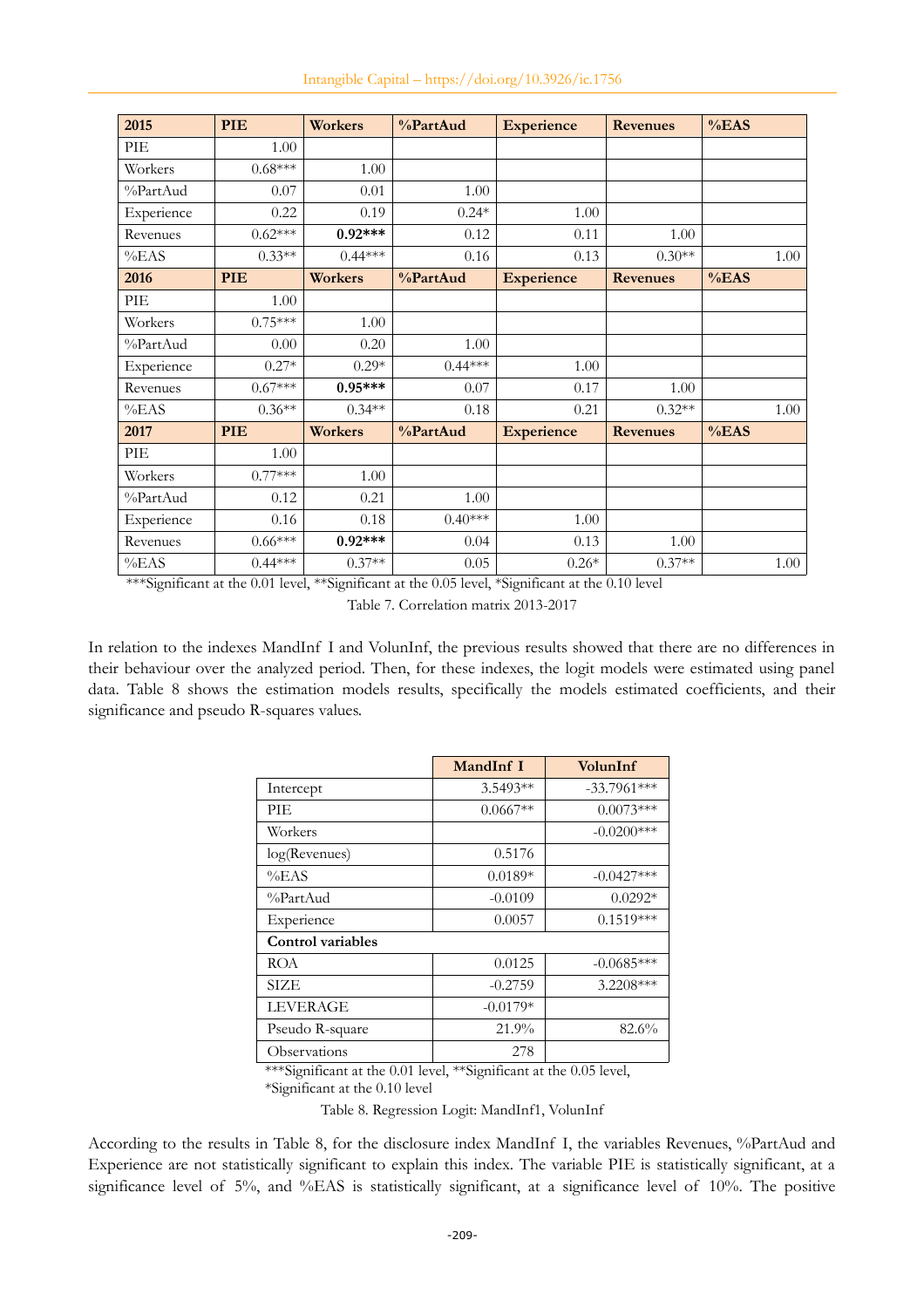coefficients associated with these last two variables mean that there are positive relationships between PIE and MandInf I and between %EAS and MandInf I. Thus, audit companies that have more PIE clients and audit companies who provide more EAS have a greater compliance with the disclosure of MandInf I.

For the disclosure index VolunInf, the results suggest that the explanatory variables PIE, %PartAud and Experience are important to explain VolunInf, being positively correlated with this index. The variables Workers and %EAS are also relevant but are negatively correlated with VolunInf.

For the disclosure index MandInf II, since the previous results showed that its distribution changed over the period 2013-2017, a logit model was estimated for each year. Table 9 shows the results for all five fitted models.

| MandInf II               |               |               |               |              |            |
|--------------------------|---------------|---------------|---------------|--------------|------------|
|                          | 2013          | 2014          | 2015          | 2016         | 2017       |
| Intercept                | $-28.0782***$ | $-40.0036***$ | $-73.0923***$ | $-26.8964**$ | $-6.2577$  |
| PIE                      | 0.0113        | $0.0116**$    | $-0.0339$     | $-0.0021$    | $-0.0118$  |
| Workers                  | $-0.0126$     | $-0.0163***$  |               | 0.0067       | $0.0187**$ |
| %EAS                     | 0.0087        | $-0.0267$     | $-0.0126$     | $0.2293**$   | 0.0686     |
| %PartAud                 | $0.1387**$    | $-0.2202***$  | $-0.4482***$  | $-0.0788$    | 0.0055     |
| Experience               | $-0.0068$     | $-0.0538$     | $0.1310**$    | $0.1736***$  | $0.2896**$ |
| <b>Control</b> variables |               |               |               |              |            |
| <b>SIZE</b>              | $1.5681**$    | $2.308***$    | $3.7600***$   | $3.1583**$   | $-0.7093$  |
| <b>LEVERAGE</b>          | 0.0207        | $0.0364**$    | 0.0052        | $-0.1156**$  | 0.0041     |
| Pseudo R-square          | $61.0\%$      | 73.1%         | 76.6%         | 70.1%        | $50.5\%$   |
| Observations             | 58            | 60            | 56            | 49           | 45         |

\*\*\*Significant at the 0.01 level, \*\*Significant at the 0.05 level, \*Significant at the 0.10 level

Table 9. Regression Logit: MandInf II

As shown in Table 9, the explanatory variable PIE is statistically significant in 2014. The most important variables to explain this index are %PartAud and Experience. The variable %PartAud has a positive significant impact for the first three years (2013, 2014 and 2015), while the variable Experience has a positive significant impact for the last three years (2015, 2016 and 2017).

For the disclosure index ExtraInf, the obtained results for all five fitted models are presented in the Table 10.

| ExtraInf         |            |            |             |             |             |
|------------------|------------|------------|-------------|-------------|-------------|
|                  | 2013       | 2014       | 2015        | 2016        | 2017        |
| Intercept        | $-2.2646$  | $-0.7891$  | $-0.2556$   | $-0.6620$   | $-1.0967$   |
| PIE              | $0.0248**$ | $0.0186**$ | $0.0246***$ | $0.0249***$ | $0.0252***$ |
| %EAS             | 0.0155     | $0.0251*$  | 0.0062      | 0.0002      | $-0.0128$   |
| %PartAud         | 0.0311     | 0.0036     | 0.0013      | 0.0159      | 0.0181      |
| Experience       | $-0.1140*$ | $-0.0653*$ | $-0.0685**$ | $-0.0594*$  | 0.0332      |
| Control variable |            |            |             |             |             |
| <b>ROA</b>       | 0.0386     | 0.0166     | 0.0234      | $0.0404**$  | 0.0163      |
| Pseudo R-square  | 48.9%      | $41.4\%$   | 47.4%       | $52.3\%$    | 41.4%       |
| Observations     | 58         | 60         | 56          | 49          | 45          |

\*\*\*Significant at the 0.01 level , \*\*Significant at the 0.05 level, \*Significant at the 0.10 level

Table 10. Regression Logit: ExtraInf

For each year, the explanatory variable PIE is statistically significant to explain the ExtraInf index, at a significance level of 5%, at least. The positive coefficient associated to this variable shows that PIE has a positive influence in this index, so as the number of PIE clients increases audit companies tend to disclose information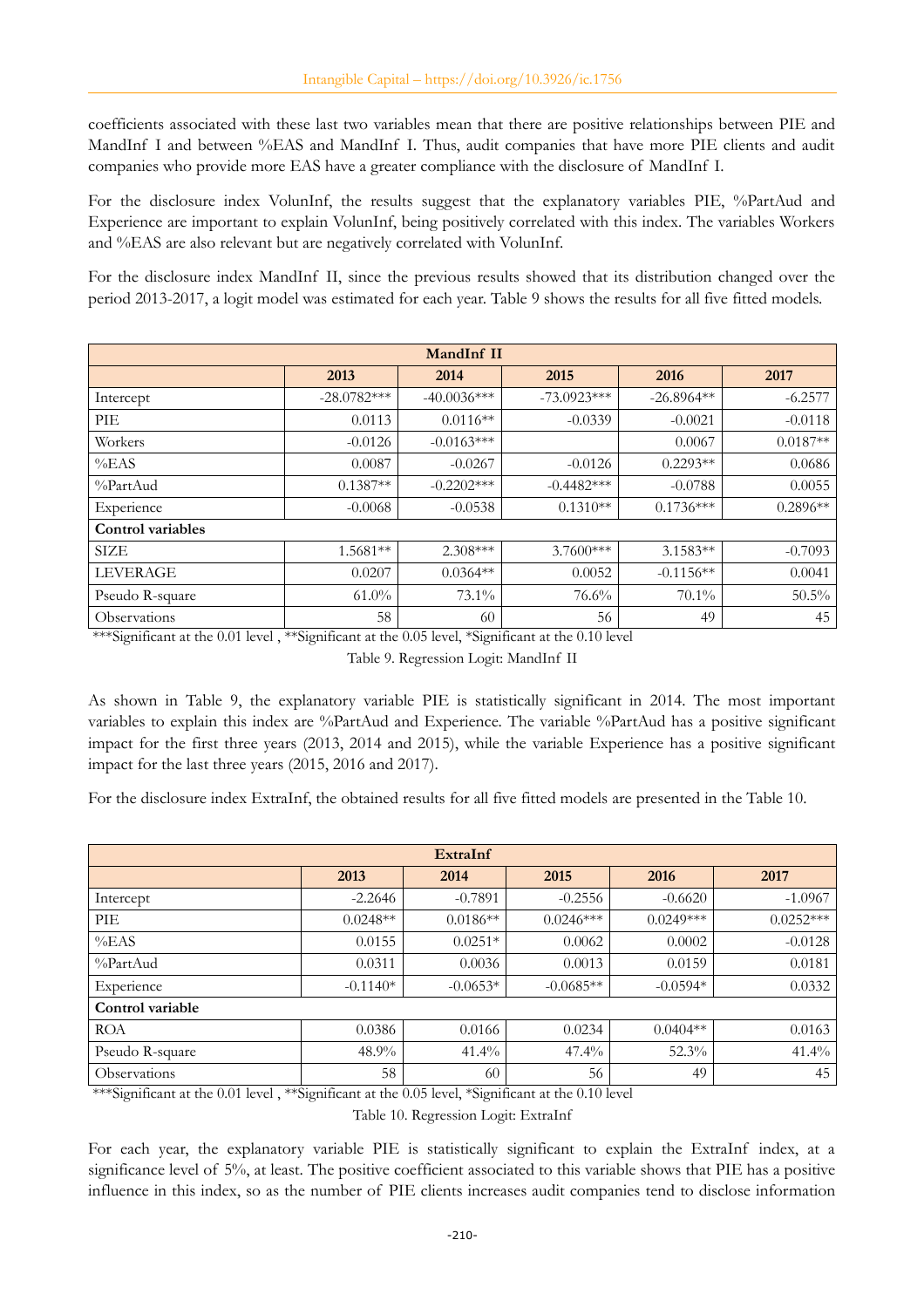related to internal control quality and compliance with IESBA code of ethics. The variable %EAS is statistically significant, at a level of 10%, only for the year of 2014. The explanatory variable Experience has a negative relevant effect on ExtraInf, for the years 2013, 2014, 2015 e 2016. This indicates that more experience does not mean higher values of the ExtraInf index. For the variable %PartAud, there is no evidence of a significant relationship, for all the years.

## **5. Discussion**

The results obtained show a high degree of compliance with mandatory information, however the additional information required by Regulation 537/2014 of April 16, is not being complied by a large majority of audit firms, namely regarding the disclosure of the fees charged to the PIE, either for the audit services, or for the extra-audit services, as well as in relation to the obligation of publishing the TR, in the audit form website, for five years. This lack of transparency may be related to a reluctance to make financial information available to competitors, the failure to update the TR model, and the failure to comply with the requirements for increasing the information required by Regulation 537/2014 of April 16.

Regarding voluntary information, its disclosure is very low, although, during the period under analysis, we have seen an increase in this information in the TR. However, it is curious to note that before the implementation of Regulation 537/2014 of April 16, some audit firms already disclosed part of this information. The information disclosed refers to human resources, mainly annual training hours. In all TR analyzed there was no reference to information regarding disciplinary procedures, litigations, procedures considered unsatisfactory by quality control or information regarding to new customers or customers loss, despite that some companies are facing litigation by regulatory and supervisory entities.

Regarding extra information, there is a growing concern that the audit companies report their compliance with the IESBA Code of Ethics and the ISQC 1 quality standard. Nevertheless most disclosures are only a paragraph stating that the audit company complies with ethical codes and with ISQC1, but we can also find, especially in the big audit companies TR, references to ethical and independence internal procedures as well as to the implementation of an internal department that is responsible for monitoring the staff and partners independence and to policies regarding the operationalization and monitorization of the internal quality control system. The results of our study show that there is a variation in the extent and type of disclosures across audit firms, suggesting that transparency reports are merely a fulfillment of legal disclosure requirements. We may be facing a cultural matrix characteristic of continental Europe, since the TR in Germany and Denmark also disclose little information beyond the mandatory one (Girdhar, 2015).

Regarding the first hypothesis, we reach the conclusion that only the number of PIE clients is statistically significant in relation to the MandInf I index, that is, the greater the number of clients, the more transparent the audit firms are. In Portugal, Big-4 have the largest number of PIE clients, and they also have more extensive transparency reports, which shows a concern of these companies regarding the transparency of their information. Our conclusions are in line with the studies by Zorio-Grima et al. (2017) and King (2016).

With regard to the MandInf II index, the number of auditors vs the number of partners influences the disclosure of this type of information until the year 2015. After 2016, and with the mandatory disclosure, this variable is no longer statistically significant. Likewise, experience influences the disclosure of this information after 2015. Audit firms whose auditors have been in the profession for the longest time tend to disclose this mandatory information more. It should be noted that before the mandatory nature of the TR to include MandInf II, some audit companies already include part of this information in their TR.

Finally, auditing firms with a greater number of PIE clients disclose more information related to compliance with ethical requirements and compliance with ISQC1, as well as MandInf I. On the other hand, there is a negative correlation between the disclosure of that information and the experience of the auditors, that is, audit firms whose auditors have been in the profession for less time, tend to disclose these matters more.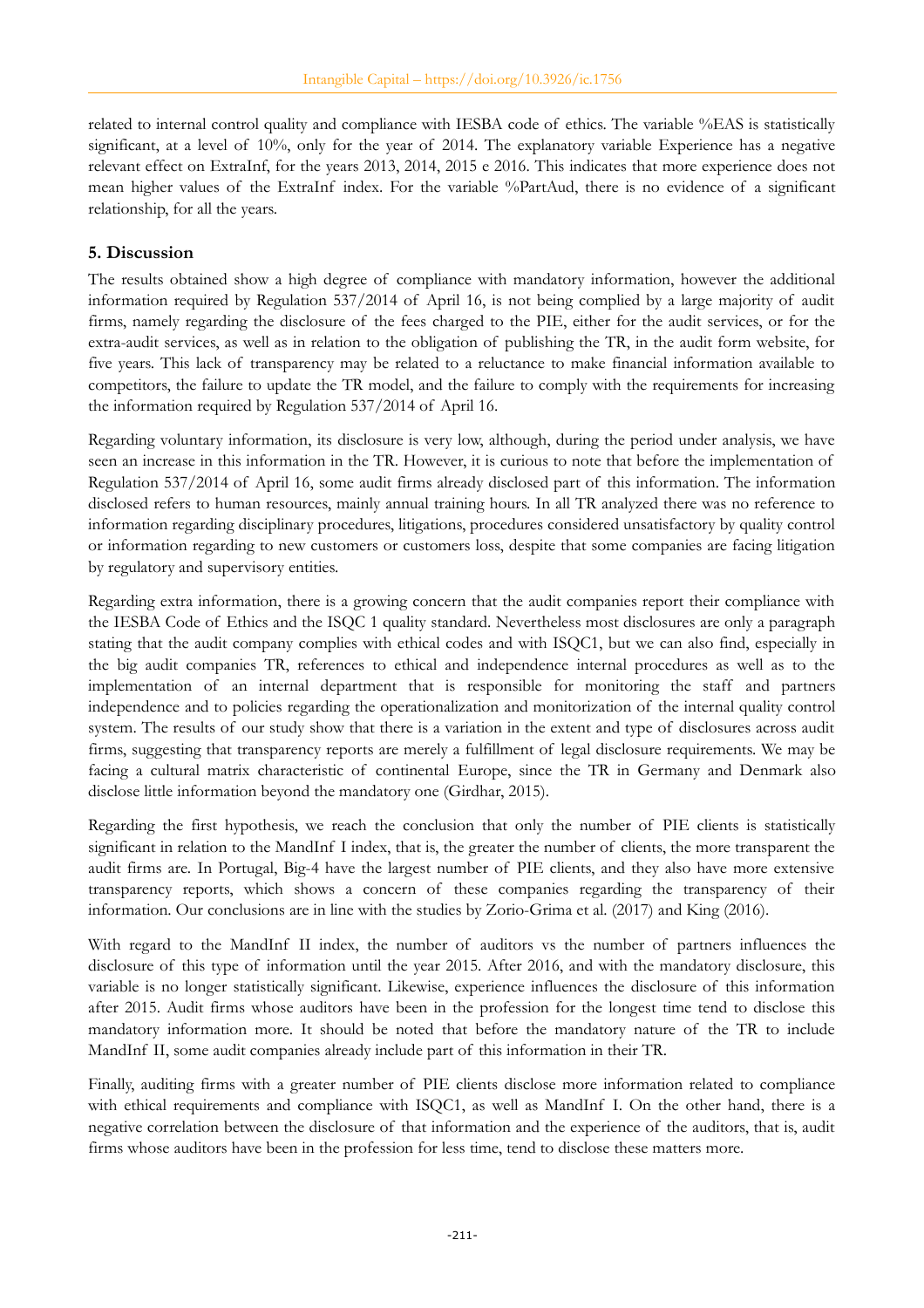Regarding the second hypothesis related to the importance of EAS in the total income of auditing firms, we find that there is no statistically significant relationship between these services and information transparency, whether regarding MandInf II or ExtraInf. However, this variable has a significant negative impact on MandInf I and VolunInf, that is, the greater the weight of the EAS in the total income, the less voluntary information is released and the greater the Mandinf I. In our sample, the Big-4 represents 90% of the SEA, these companies disclosing little voluntary information.

With regard to the third hypothesis, there is no evidence of significant results for MandInf I. Regarding VolunInf; we found that% PartAud and experience have a significant and positive impact. However, we found that the greater the experience of the auditors, the greater the compliance with the mandatory disclosure of MandInf II. As of 2015, this variable has become statistically significant, which may mean that audit firms that have more experienced auditors are more diligent in complying with the mandatory information issued by Regulation 537/2014 of April 16, thus according to the study by Craswell et al. (1995). Regarding InfExtra, the results suggest that the experience is also statistically significant, with a negative coefficient and, therefore, the greater the experience of the auditors, the smaller the InfExtra disclosed, that is, the more experienced auditors are less concerned with disclosing information related to compliance with ISQC 1 and the IESBA code of ethics.

#### **6. Conclusions**

The purpose of our study is to analyze the content of the transparency reports published by audit firms that audit PIE, by measuring their transparency index taking into account three components: mandatory information, voluntary information and extra information. In the period under analysis, 2013 to 2017, the mandatory information was divided in two: mandatory information I, that covers 16 disclosures, was introduced by Decree-Law nº 224/2008 of 20 November and the same disclosures continued to be mandatory with Law No 140/2015 of 7 September, this information covers all the period under analysis, from 2013 to 2017, and mandatory information II, that adds 4 new disclosures, approved by Law No 148/2015 of 9 September, that transposes Regulation 537/2014 of April 16, and that only covers the years 2016 and 2017. Our research allowed us to expand previous research by focusing on four types of information disclosed in TR, by analyzing a 5 year period and by addressing the influence of human capital in the information reported in the TR.

Our findings support the existence of a relationship between the audit firm's transparency and audit firms characteristics, as well as with human capital. We found that the greater the number of PIE clients, the more transparent are the TR and more information related to compliance with ethical requirement is disclosed. The audit firms whose auditors have more auditing experience tend to disclose more MandInf II but less extra information. So, our findings support the agency theory in regard to investor´s confidence as well as the theoretical model of sociological analysis in all its levels, the macro level (the legal framework imposed by the European Union and adopted by the Portuguese legislation), the meso level (competitiveness regarding audit firms by highlighting in the audit report the compliance with regulations and the internal mechanism of quality control) and the micro level (increasing audit firm transparency enables a greater range of choice from clients).

As the main limitation of our work, we can mention the small sample size, since there are few Portuguese audit firms that audit PIE. On the other hand, the fact that until 2016 there was no obligation to maintain the TR on the firms' websites has resulted in us not obtaining all the TR. We also recognize that our work may contain measurement errors that we are not aware of and that correlated variables that have been omitted may influence our results.

The fact that from 2016 onwards auditing companies will have to publicize the TR for a period of 5 years, will allow more studies to be carried out. As future research, it would be interesting to evaluate the use that clients and financial statements users make of the TR, to what extent the choice of one audit firm over another influence the TR, and how the comprehensibility and relevance of the TR affect the audit quality.

As for future research it can be interesting to compare the TR information disclosure between continental Europe countries and anglo-saxon countries, since culture matrix are different, while in continental Europe the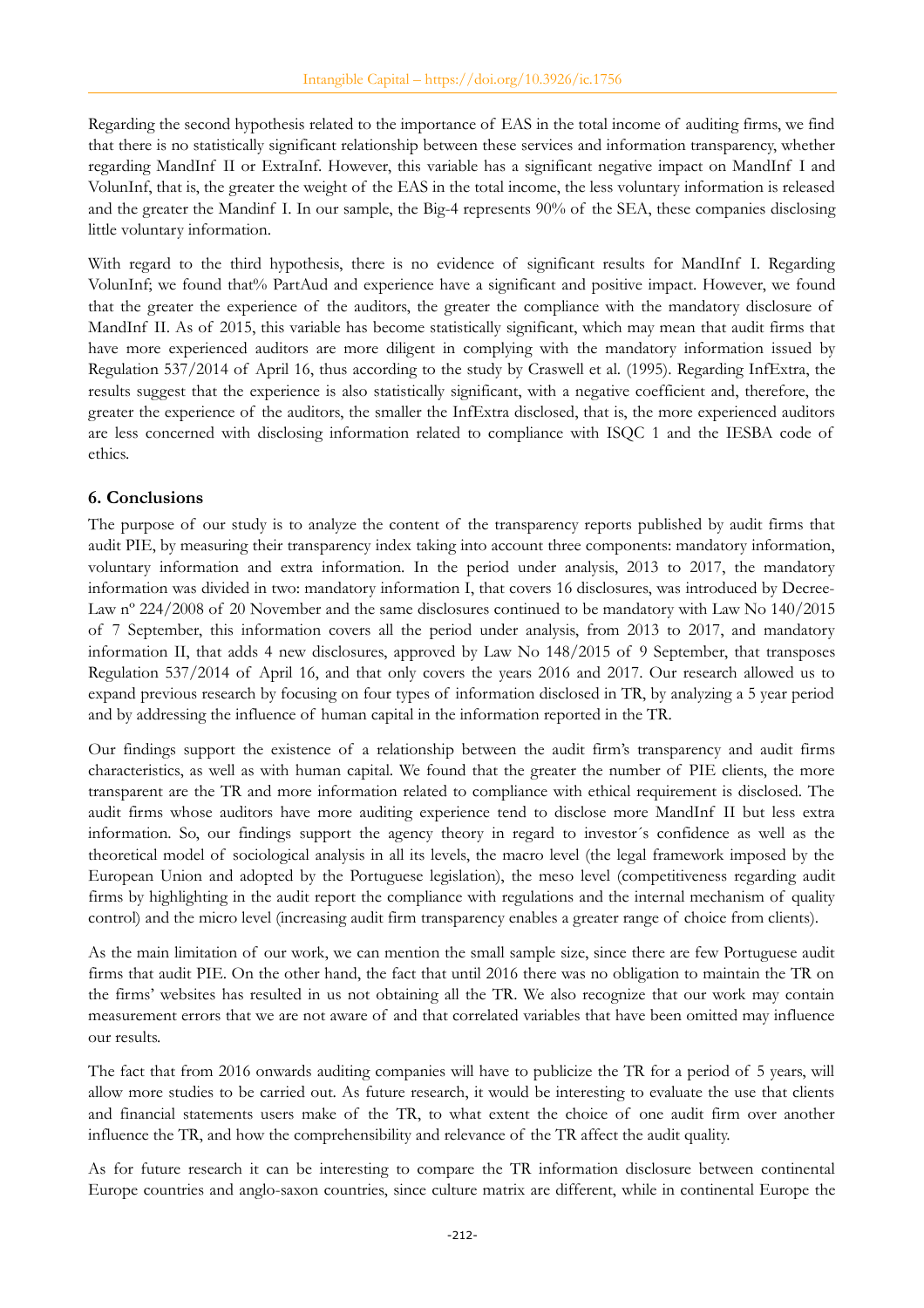demand for auditing is carried out, mostly, by legal imperatives, in the anglo-saxon market auditing is more sought for market reasons, and audit clients may increase or decrease depending on their perception of audit quality.

#### **Declaration of Conflicting Interests**

The authors declared no potential conflicts of interest with respect to the research, authorship, and/or publication of this article.

#### **Funding**

The authors received no financial support for the research, authorship, and/or publication of this article.

#### **References**

- Abdolmohammadi, M., & Shanteau, J. (1992). Personal attributes of expert auditors. *Organizational Behavior and decision process*, 53(2), 158-172. [https://doi.org/10.1016/0749-5978\(92\)90060-K](https://doi.org/10.1016/0749-5978(92)90060-K)
- Acemoglu, D., & Gietzmann, M. (1997). Auditor independence, incomplete contracts and the role of legal liability. *European Accounting Review*, 6(3), 355-375. <https://doi.org/10.1080/713764727>
- Almeida, B., & Silva, A. (2015). Competition in the Portuguese legal audit market: An empirical analysis from 2010 to 2014. *TÉKHNE - Review of Applied Management Studies*, 13, 81-172. <https://doi.org/10.1016/j.tekhne.2016.02.001>
- Almer, E., Higgs, J., & Hooks, K. (2005). A Theoretical Framework of the Relationship between Public Accounting Firms and Their Auditors. *Behavioral Research in Accounting*, 17, 1-22. <https://doi.org/10.2308/bria.2005.17.1.1>
- Antle, R. (1984). Auditor independence. *Journal of Accounting Research*, 22(1), 1-20. <https://doi.org/10.2307/2490699>
- Basioudis, I., Papakonstantinou, E., & Geiger, M. (2008). Audit fees, non-audit fees and auditor going-concern reporting decisions in the United Kingdom. *Abacus: A Journal of Accounting, Finance and Business Studies*, 44(3), 284-309. <https://doi.org/10.1111/j.1467-6281.2008.00263.x>
- Beattie, V., Fearnley, & Brandt, R. (2000). Behind the audit report: A descriptive study of discussions and negotiation between auditors and directors. *International Journal of Auditing*, 4, 177-202. <https://doi.org/10.1111/1099-1123.00312>
- Berle, A., & Means, G. (1932). *The Modern Corporation and Private Property.* New York: Transaction Publishers.
- Bianchi, P. (2018). Auditors´ joint engagements and audit quality: Evidence from Italian private companies. *Contemporary Accounting Research*, 35(3), 1533-1577. <https://doi.org/10.1111/1911-3846.12327>
- Blair, M., & Kochan, T. (2000). *The New Relationship: Human Capital in the American Corporation*. Washing-ton, DC: Brookings Institution Press.
- Bonner, S. (1990). Experience effects in auditing: The role of task-specific knowledge. *The Accounting Review*, 65(1), 72-92. <https://www.jstor.org/stable/247877>
- Bonner, S., & Lewis, B. (1990). Determinants of auditor expertise. *Journal of Accounting Research*, 28, 1-20. <https://doi.org/10.2307/2491243>
- Carmona, P., Momparler, A., & Lassala, C. (2015).The relationship between non-audit fees and audit quality: Dealing with endogeneity issue. *Journal of Service Theory and Practice*, 25(6), 777.795. <https://doi.org/10.1108/JSTP-07-2014-0163>
- Causholli, M., Chambers D.J., & Payne, J.L. (2015). Does selling non-audit services impair auditor independence? New research says, "Yes". *Current Issues in Auditing*, 9(2), 1-6. <https://doi.org/10.2308/ciia-51168>
- CCAB (2011). *Audit Quality and Transparency -A study of the usage and impact of public reports on audit governance: Are they providing appropriate reassurance on audit quality?*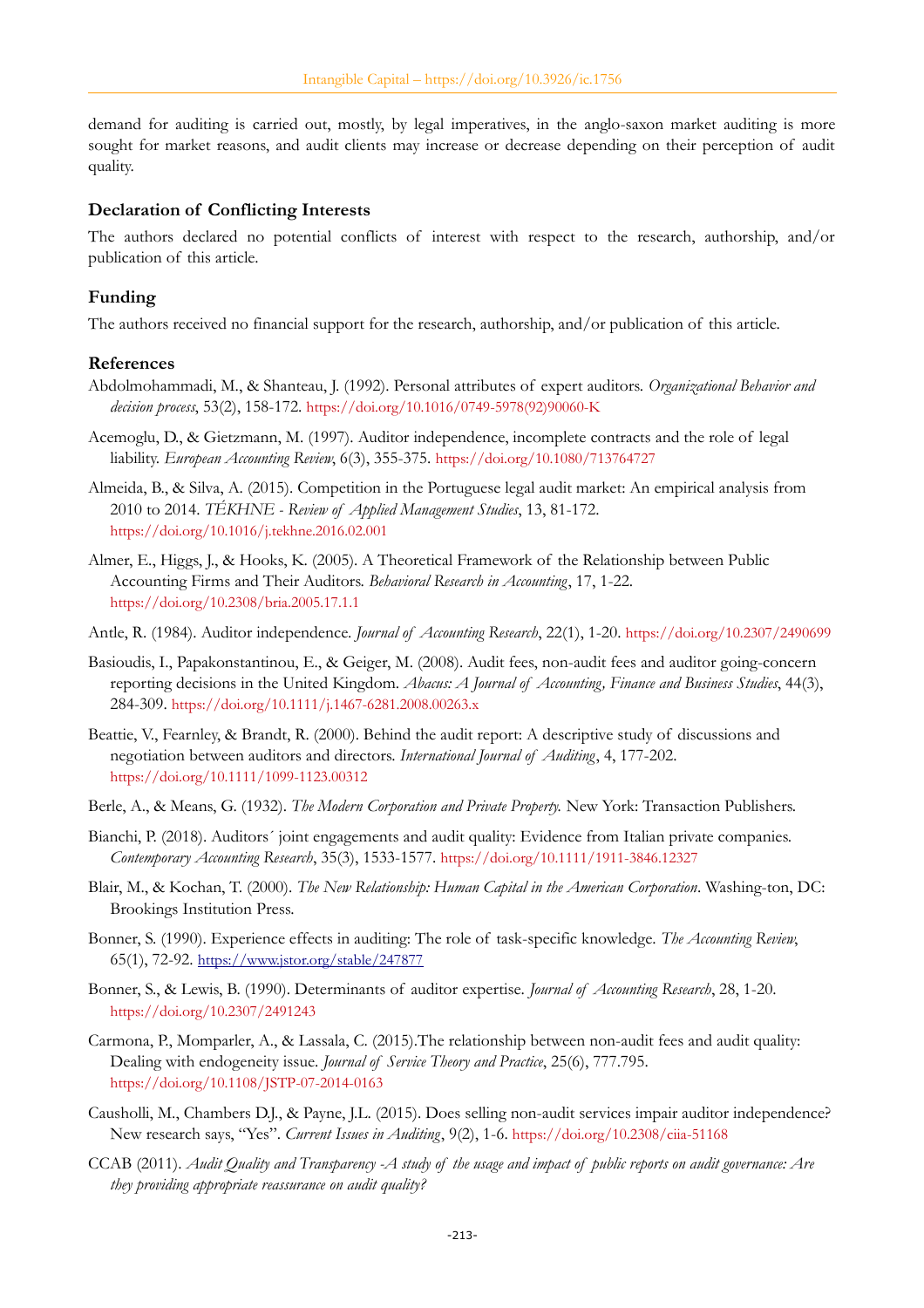- Chen, T., Li, F., & Chen, B.S. (2009). Cross-talks of sensory transcription networks in response to various environmental stresses. *Interdiscip Sci Comput Life Sci*, 1, 46-54. <https://doi.org/10.1007/s12539-008-0018-1>
- Choi, J., Kim, F., Kim, J., & Zang, Y. (2010). Audit Office Size, Audit Quality and Audit Pricing. (2010). *Auditing: A Journal of Practice and Theory*, 29(1), 73. Research Collection School Of Accountancy. Available at: [https://ink.library.smu.edu.sg/soa\\_research/10](https://ink.library.smu.edu.sg/soa_research/10) <https://doi.org/10.2308/aud.2010.29.1.73>
- Chukwunedu, O., & Okafor, G. (2014). Joint provision of audit and non-audit services in Nigeria. *The IUP Journal of Accounting Research and Audit Practices*, 13(10), 30-45.
- Craswell, A. (1999). Does the provision of non-audit services impair auditor independence. *International Journal of Auditing*, 3, 29-40. <https://doi.org/10.1111/1099-1123.00047>
- Craswell, A., Francis, A., & Taylor, S. (1995). Auditor Brand name reputations and industry specializations. *Journal of Accounting and Economics*, 20, 297-332. [https://doi.org/10.1016/0165-4101\(95\)00403-3](https://doi.org/10.1016/0165-4101(95)00403-3)
- Cular, M. (2017). Transparency report delay and disclosure by Croatian audit firms. *Croatian Operational Research Review*, 8, 299-316. <https://doi.org/10.17535/crorr.2017.0019>
- DeAngelo, L. (1981a). Auditor size and audit quality. *Journal of Accounting and Economics*, 3(3), 183-199. [https://doi.org/10.1016/0165-4101\(81\)90002-1](https://doi.org/10.1016/0165-4101(81)90002-1)
- DeAngelo, L. (1981b). Auditor independence, "low balling", and disclosure regulation'. *Journal of Accounting and Economics*, 3, 113-127. [https://doi.org/10.1016/0165-4101\(81\)90009-4](https://doi.org/10.1016/0165-4101(81)90009-4)
- Decree-Law n.º 224/2008 of 20 November Estatuto da Ordem dos Revisores Oficiais de Contas. Avaiable at: <http://www.oroc.pt/fotos/editor2/Tecnico/2010/estatutosEN.pdf>
- DeFond, M., & Zhang, J. (2014). A review of archival auditing research. *Journal of Accounting and Economics*, 58(2-3, November–December 2014), 275-326. <https://doi.org/10.1016/j.jacceco.2014.09.002>
- DeFond, M., Raghunandan, K., & Subramanyam, K.R. (2002).Do non-audit service fees impair auditor independence?. Evidence from going concern audit opinions. *Journal of Accounting Research*, September, 1247-1274. <https://doi.org/10.1111/1475-679X.00088>
- Deumes, R., Schelleman, C., Bauwhede, H., & Vanstraelen, A. (2012). Audit firm Governance: Do transparency reports reveal audit quality?. *Auditing: A Journal of Practice and Theory American Accounting Association*, 31(4 November 2012), 193-214. <https://doi.org/10.2308/ajpt-10301>
- EU (2006). *Directive 2006/43/EC of the European Parliament and of the Council of 17 May 2006 on statutory audits of annual accounts and consolidated accounts, amending Council Directives 78/660/EEC and 83/349/EEC and repealing Council Directive 84/253/EEC*. Available at: [https://eur-lex.europa.eu/legal-content/PT/TXT/?uri=CELEX](https://eur-lex.europa.eu/legal-content/PT/TXT/?uri=CELEX%3A32006L0043) [%3A32006L0043](https://eur-lex.europa.eu/legal-content/PT/TXT/?uri=CELEX%3A32006L0043)
- EU (2010). *Green Paper Audit Policy: The lessons of the crisis (EU, 2010)*. Available at: [https://eur-lex.europa.eu/legal](https://eur-lex.europa.eu/legal-content/EN/TXT/?uri=CELEX:52010DC0561)[content/EN/TXT/?uri=CELEX:52010DC0561](https://eur-lex.europa.eu/legal-content/EN/TXT/?uri=CELEX:52010DC0561)
- EU (2014a). *Directive 2014/56/EU of the European Parliament and of the Council of 16 April 2014 amending Directive 2006/43/EC on statutory audits of annual accounts and consolidated accounts*. Available at: [https://eur](https://eur-lex.europa.eu/legal-content/PT/TXT/?uri=CELEX%3A32014L0056)[lex.europa.eu/legal-content/PT/TXT/?uri=CELEX%3A32014L0056](https://eur-lex.europa.eu/legal-content/PT/TXT/?uri=CELEX%3A32014L0056)
- EU (2014b). *Regulation (EU) No 537/2014 of the European Parliament and of the Council of 16 April 2014 on specific requirements regarding statutory audit of public-interest entities and repealing Commission Decision 2005/909/EC*. Available at: <https://eur-lex.europa.eu/legal-content/PT/TXT/?uri=CELEX%3A32014R0537>
- Fernandez, M., Gisbert, A., & Salazar, J. (2013). Influencia del capital humano en la calidad de la auditoria contable. *Intangible Capital*, 9(4), 1194-1215. <https://doi.org/10.3926/ic.481>
- Financial Reporting Council (2015). *Transparency Reporting by Auditors of Public Interest Entities Review of Mandatory Reports*. Available at: [https://www.frc.org.uk/getattachment/48ba388f-4f6b-40d9-9323-e1683f1d0732/Transparency](https://www.frc.org.uk/getattachment/48ba388f-4f6b-40d9-9323-e1683f1d0732/Transparency-reporting-review-of-mandatory-reports-2015.pdf)[reporting-review-of-mandatory-reports-2015.pdf](https://www.frc.org.uk/getattachment/48ba388f-4f6b-40d9-9323-e1683f1d0732/Transparency-reporting-review-of-mandatory-reports-2015.pdf)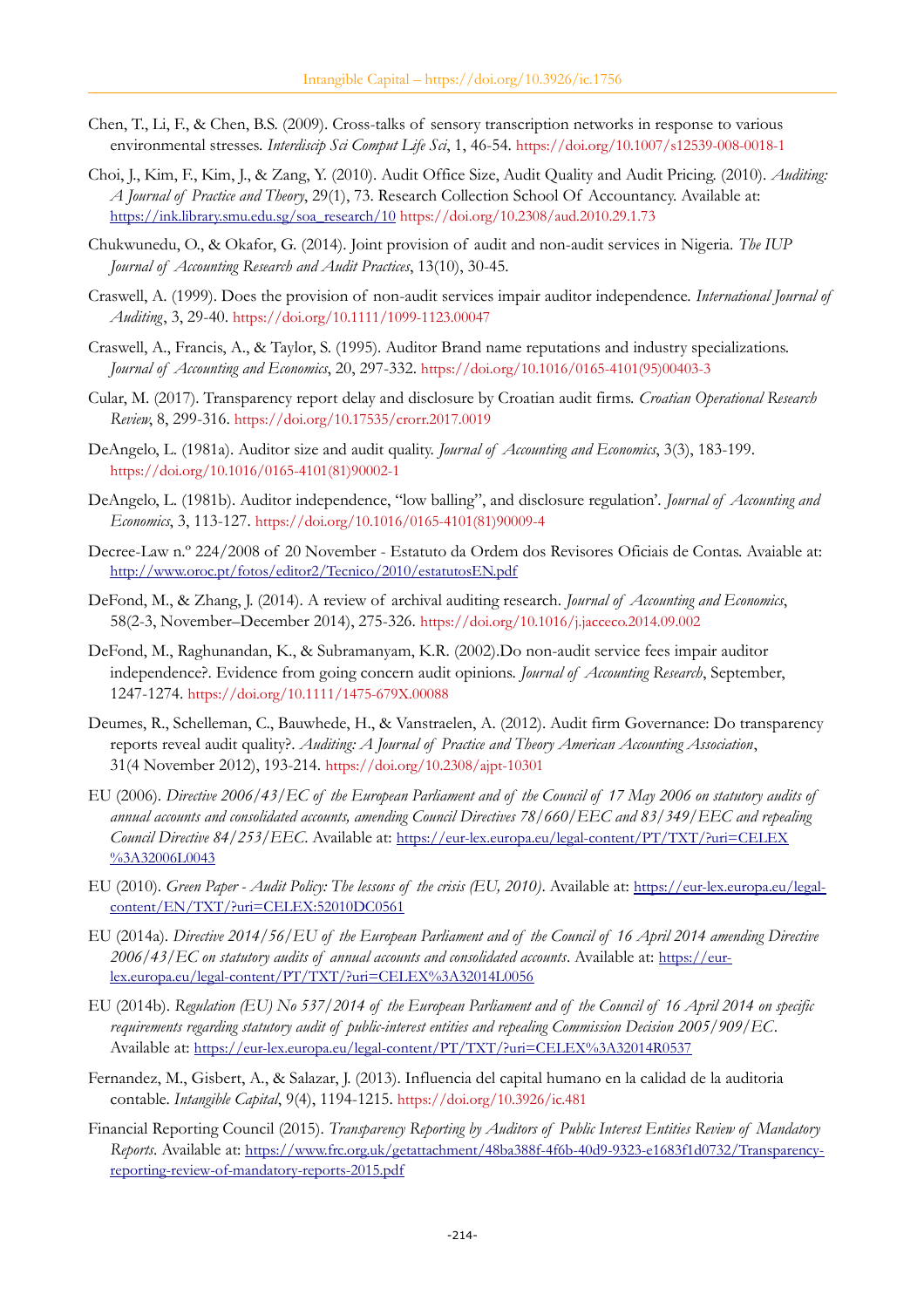- Fontaine, R., & Pilote, C. (2012). Clients' preferred relationship approach with their financial statement auditor. *Current Issues in Auditing*, 6(1), P1-P6. <https://doi.org/10.2308/ciia-50116>
- Francis, J. (2004). What Do We Know about Audit Quality?. *The British Accounting Review*, 36(4), 345-368. <https://doi.org/10.1016/j.bar.2004.09.003>
- Francis, R., & Yu, M. (2009). Big 4 office size and audit quality. *The Accounting Review*, 84(5), 1521-1552. <https://doi.org/10.2308/accr.2009.84.5.1521>
- Fu, Y., Carson, E., & Simnett, R. (2015). Transparency Report Disclosure by Australian Audit Firms and Opportunities for Research. *Managerial Auditing Journal*, 30(8/9), 870-910. [https://doi.org/10.1108/MAJ-06-](https://doi.org/10.1108/MAJ-06-2015-1201) [2015-1201](https://doi.org/10.1108/MAJ-06-2015-1201)
- General Accounting Office (GAO) (2008). *Audits of Public Companies: Continued Concentration in Audit Market for Large Public Companies Does Not Call for Immediate Action. GAO-08-163*. Washington, DC. Available at: <https://www.gao.gov/new.items/d08163.pdf>
- Girdhar, S. (2015). *The Internationalization of Big Accounting Firms and the Implications on their Practices and Structures: An Institutional Analysis*. PhD. Thesis, Department of economics and business, Aarhus. Available at: [https://pure.au.dk/ws/files/87213551/PhD\\_thesis\\_Sakshi\\_Girdhar.pdf](https://pure.au.dk/ws/files/87213551/PhD_thesis_Sakshi_Girdhar.pdf)
- Girdhar, S., & Klarskov Jeppesen, K. (2018). Practice Variation in Big-4 Transparency Reports. *Accounting, Auditing and Accountability Journal*, 31(1), 261-285. <https://doi.org/10.1108/AAAJ-11-2015-2311>
- Gul, F., Wu, D., & Yang, Z. (2013). Do Individual Auditors Affect Audit Quality? Evidence from Archival Data. *The Accounting Review*, 88, 1993-2023. <https://doi.org/10.2308/accr-50536>
- IOSCO (2009). *Transparency of Firms That Audit Public Companies. Consultation Report*. Available at: <https://www.iosco.org/library/pubdocs/pdf/IOSCOPD302.pdf>
- Jensen, M.C., & Meckling, H. (1976). Theory of the firm: managerial behavior: Agency Costs and Ownership Structure. Journal of Financial Economics, 3(4), 305-360. [https://doi.org/10.1016/0304-405X\(76\)90026-X](https://doi.org/10.1016/0304-405X(76)90026-X)
- Johnstone, K., Sutton M., & Warfield, T. (2001). Antecedents and consequences of independence risk: Framework for analysis. *Accounting Horizons*, 15(1): 1-18. <https://doi.org/10.2308/acch.2001.15.1.1>
- Joshi, P., Bremser, G., Hemalatha, J., & Al-Mudhaki, J. (2007). Non-audit services and auditor independence: Empirical findings from Bahrain. *International Journal of Accounting, Auditing and Performance Evaluation*, 4(1), 57-89. <https://doi.org/10.1504/IJAAPE.2007.012595>
- Kallapur, S., Sankaraguruswamy, S., & Zang, Y. (2010). *Audit Market Concentration and Audit Quality*. Available at: <https://ssrn.com/abstract=1546356> <https://doi.org/10.2139/ssrn.1546356>
- Ke, B., Lennox, C., & Xin, Q. (2014). The effect of China´s weak institutional environment on the quality of Big 4 audits. *The Accounting Review*, 90(4), 1591-1619. <https://doi.org/10.2308/accr-50943>
- Khasharmeh, H., & Desoky, A. (2018). Does the provision of non-audit services affect auditor independence and audit quality? Evidence from Bahrain. *Asian Academy of Management Journal of Accounting and Finance*, 14(1), 25-55. Available at: [http://web.usm.my/journal/aamjaf/aamjaf14012018/aamjaf14012018\\_2.pdf](http://web.usm.my/journal/aamjaf/aamjaf14012018/aamjaf14012018_2.pdf) <https://doi.org/10.21315/aamjaf2018.14.1.2>
- King, R. (2016). *Transparency Reporting in the global limelight*. Available at: [https://www.charteredaccountantsanz.com](https://www.charteredaccountantsanz.com/)
- La Rosa, F., Bernini, F., & Caserio, C. (2018).Corporate Governance of Audit Firms: Assessing the Usefulness of Transparency Reports in a Europe-wide Analysis. Corporate Governance An International Review, 27(1), 14-32. <https://doi.org/10.1111/corg.12235>
- Law No 140/2015 of 7 September, aprova o novo Estatuto da Ordem dos Revisores Oficiais de Contas, em conformidade com a Lei n.º 2/2013, de 10 de janeiro, que estabelece o regime jurídico de criação, organização e funcionamento das associações públicas profissionais. Available at: <http://www.oroc.pt/fotos/editor2/Bastonario/2015/Lei1482015.pdf>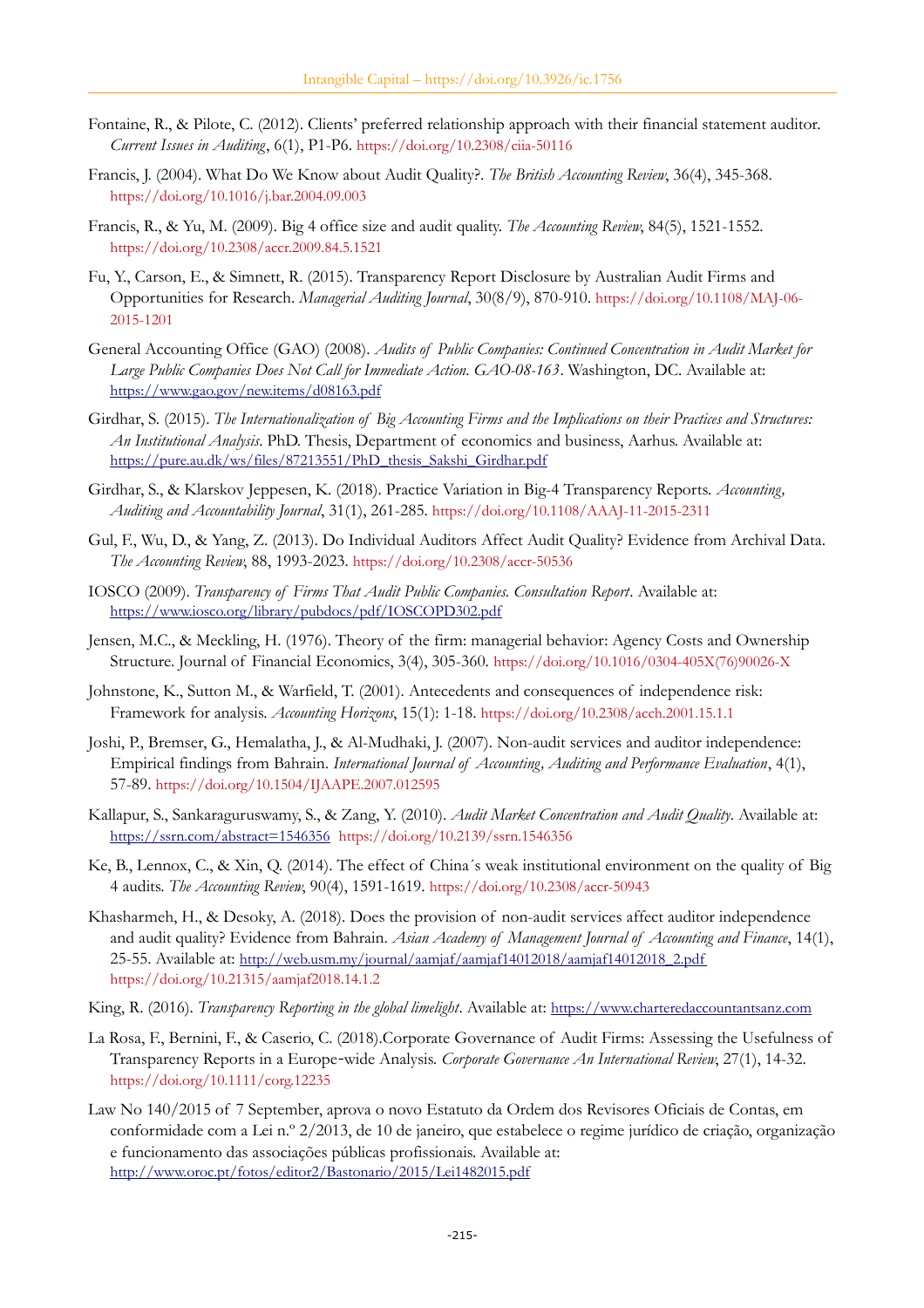- Law No 148/2015 of 9 September, aprova o Regime Jurídico da Supervisão de Auditoria, transpondo a Diretiva 2014/56/UE, do Parlamento Europeu e do Conselho, de 16 de abril de 2014, que altera a Diretiva 2006/43/CE relativa à revisão legal das contas anuais e consolidadas, e assegura a execução, na ordem jurídica interna, do Regulamento (UE) n.º 537/2014, do Parlamento Europeu e do Conselho, de 16 de abril de 2014, relativo aos requisitos específicos para a revisão legal de contas das entidades de interesse público. Available at: <http://www.oroc.pt/fotos/editor2/Bastonario/2015/Lei1482015.pdf>
- Levitt, A. (1998). *The "Numbers Game." Remarks of SEC Chairman A. Levitt at the New York University Center for Law and Business*. New York, NY, September 28. Available at: <https://www.sec.gov/news/speech/speecharchive/1998/spch220.txt>
- Libby, R., & Frederick, D. (1990). Experience and the ability to explain audit findings. *Journal of Accounting Research*, 28, 348-367. <https://doi.org/10.2307/2491154>
- Lim, C., & Tan, H. (2008).Non-audit service fees and audit quality: The impact of auditor specialization. *Journal of Accounting Research*, 46(1), 199-246. <https://doi.org/10.1111/j.1475-679X.2007.00266.x>
- Maijoor, S., & Vanstraelen, A. (2012). Research Opportunities in Auditing in the EU, Revisited- *Auditing: A Journal of Practice & Theory*, 31(1, February), 115-126. <https://doi.org/10.2308/ajpt-10209>
- Newton, N., Wang, D., & Wilkins, M. (2013). Does a lack of choice lead to lower quality? Evidence from auditor competition and client restatements. Auditing: A Journal of Practice & Theory, 32(3), 31-67. https://doi.org/10.2308/ajpt-50461
- Palmrose, Z. (1988). Competitive Manuscript Co-Winner: An Analysis of Auditor Litigation and Audit Service Quality. *The Accounting Review*, 63(1), 55-73. <https://www.jstor.org/stable/247679>
- Patel, S., & Dallas, G. (2002). *Transparency and disclosure: Overview of methodology and study results-United States*. Available at: <http://people.stern.nyu.edu/adamodar/pdfiles/articles/S&Pdisclosure.pdf>. <https://doi.org/10.2139/ssrn.422800>
- Patrick, Z., Vitalis, K., & Mdoom, I. (2017). Effect of auditor independence on audit quality: A review of literature. *International Journal of Business and Management Invention*, 6(3), 51-59. Available at: [http://www.ijbmi.org/papers/Vol\(6\)3/version-4/G0603045159.pdf](http://www.ijbmi.org/papers/Vol(6)3/version-4/G0603045159.pdf)
- PCAOB (2016). *PCAOB Rules to Improve Transparency by Disclosing Engagement Partner Name and Information about Other Audit Firms are Approved by SEC*. Available at: [https://pcaobus.org/News/Releases/Pages/SEC-approves](https://pcaobus.org/News/Releases/Pages/SEC-approves-transparency-Form-AP-051016.aspx)[transparency-Form-AP-051016.aspx](https://pcaobus.org/News/Releases/Pages/SEC-approves-transparency-Form-AP-051016.aspx)
- Pennings, J., Lee, K., & Van Witteloostuijn, K. (1998). Human Capital, Social Capital and Firm Dissolution. *Academy of Management Journal*, 41(4), 425-440. <https://doi.org/10.2307/257082>
- Petersen, K., & Zwirner, C. (2009).Transparenzberichte gem. \$55c WPO Pflichtoder Chance?. *Zeitschrift für Internationale und KapitalmarktorientierteRechnungslegung*, 9(1), 44-53.
- Pheijffer, M. (2010). Hoe transparantzijntransparantieverslagen?. *De Accountant*, 117(5), 16-17.
- Pivac, S., & Cular, M. (2012). Quality index creating and analysis of the transparency of audit firms case study in Croatia. *Croatian Operational Research Review*, 3(1), 224-235.
- Pott, C., Mock, T., & Watrin, C. (2008). The effect of a transparency report on auditor independence: practitioners' self-assessment. *Review Management Sciences*, 2(2), 111-127. [https://doi.org/10.1007/s11846-008-](https://doi.org/10.1007/s11846-008-0017-y) [0017-y](https://doi.org/10.1007/s11846-008-0017-y)
- Quick, R., & Warming-Rasmussen, B. (2005). The impact of NAS on perceived auditor independence-some evidence from Denmark. *Accounting Forum*, 29, 137-168. <https://doi.org/10.1016/j.accfor.2004.09.001>
- Reynolds, J., & Francis, J. (2000). Does size matter? The influence of large clients on office-level auditor reporting decisions. *Journal of Accounting and Economics*, 30(3), 375-400. [https://doi.org/10.1016/S0165-](https://doi.org/10.1016/S0165-4101(01)00010-6) [4101\(01\)00010-6](https://doi.org/10.1016/S0165-4101(01)00010-6)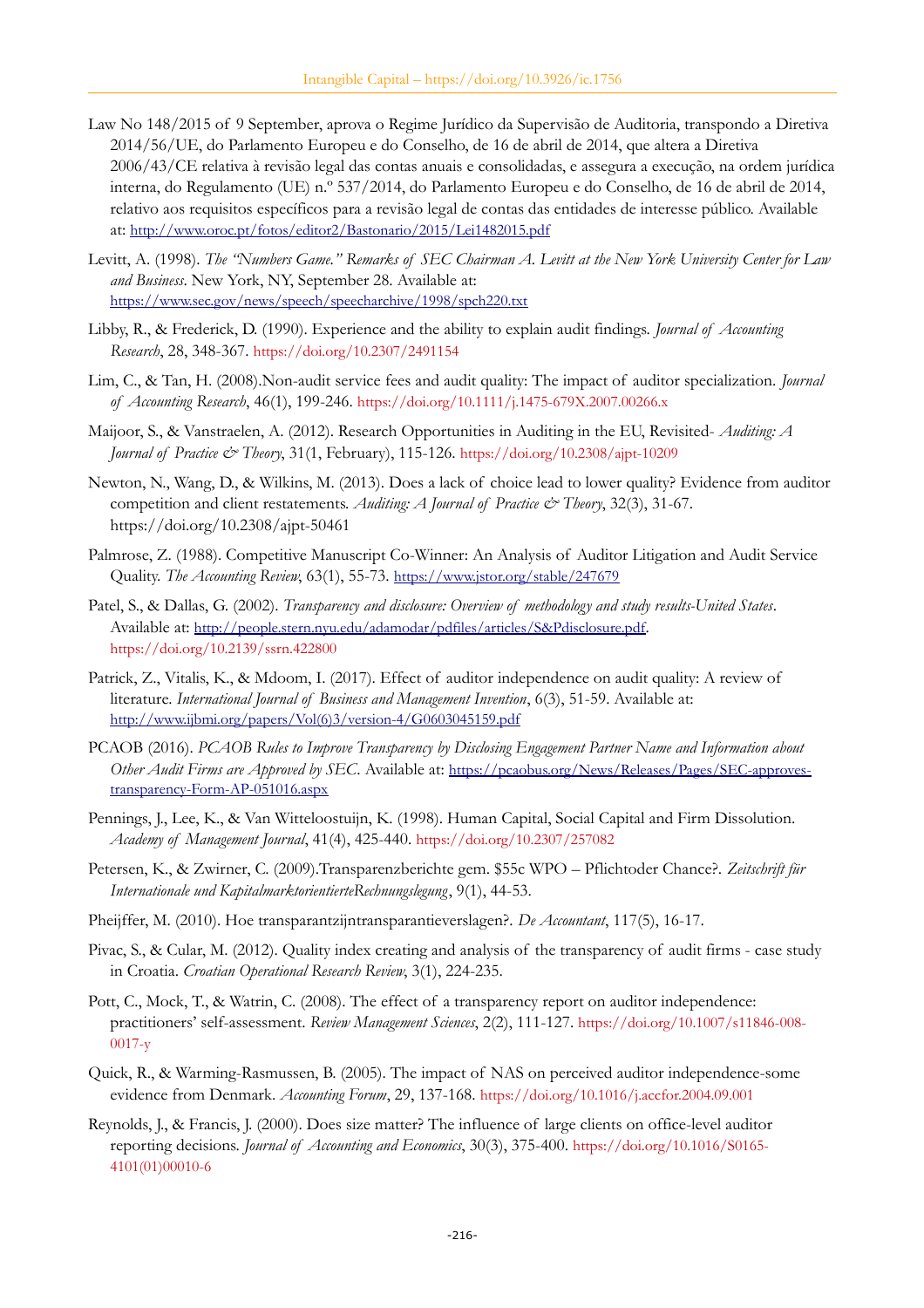- Ross, S. (1973). The Economic Theory of Agency: The Principal Problem. *American Economic Review*, 63(2), 134-139.
- Securities and Exchange Commission (SEC) (2000). *Hearing on Auditor Independence. Government Printing Office*, Washington, D.C. Available at: <https://www.sec.gov/rules/extra/audmin3.htm>
- Simunic, D. (1984). Auditing, consulting and auditor independence. *Journal of Accounting Research*, 22(2), 679-702. <https://doi.org/10.2307/2490671>
- Sobrinho, W., & Bortolon, P. (2016). Non-audit services and auditor independence an environment of low investor protection. *Revista Universo Contábil, ISSN 1809-3337, Blumenau*, 12(4), 107-128. <https://doi.org/10.4270/ruc.2016430>
- Sucher, P., & Bychkova, S. (2001). Auditor independence in economies in transition: A study of Russia. *The European Accounting Review*, 10(4), 817-841. <https://doi.org/10.1080/09638180120069142>
- Tan, H. (1999).Organizational levels and perceived importance of attributes for superior audit performance. *Abacus*, 35(1), 77-90. <https://doi.org/10.1111/1467-6281.00035>
- Turley, S., Islam, S., & Siddiqui, J. (2011). *Auditor independence and non-audit services: Evidence from the United Kingdom*. Paper presented at the 6th EARNet Symposium, Norwegian School of Economics (NHH), Bergen, Norway.
- Vanstraelen, A., Schelleman, C., Neuwissen, R., & Hofmann, I. (2012). The Audit Reporting Debate: Seemingly Intractable Problems and Feasible Solutions. *European Accounting Review,* 21(2), 193-215. <https://doi.org/10.1080/09638180.2012.687506>
- Wines, G. (1994). Auditor Independence, Audit Qualifications and the Provision of Non-Audit Services: A Note. *Accounting & Finance*, 34(1), 75-86. <https://doi.org/10.1111/j.1467-629X.1994.tb00263.x>
- Wyman, P. (2004). Is auditor independence really the solution?. *The CPA Journal*, 74(4), 6-8.
- Zhang, Y., Hay, D., & Holm, C. (2016). Non-audit services and auditor independence: Norwegian evidence. *Cogent Business & Management Journal*, 3(1), 1-19. <https://doi.org/10.1080/23311975.2016.1215223>
- Zorio-Grima, A., García-Benau, M., Grau-Grau, A., & Pareja-Ojeda, F. (2017). El informe de transparencia de las firmas auditoras: Evidencia del mercado español 2010-2013. *Revista Española de financiación Y Contabilidad*, 47(2), 280-305. <https://doi.org/10.1080/02102412.2017.1379799>
- Zorio-Grima, A., & Carmona, P. (2019).Narratives of the Big-4 transparency reports: Country effects or firm strategy?. *Managerial Auditing Journal, Emerald Group Publishing*, 34(8), 951-985. [https://doi.org/10.1108/MAJ-09-](https://doi.org/10.1108/MAJ-09-2018-1994) [2018-1994](https://doi.org/10.1108/MAJ-09-2018-1994)

#### **Appendix**

| Mandatory information I                                                  |                          |                                                                                    |  |  |  |
|--------------------------------------------------------------------------|--------------------------|------------------------------------------------------------------------------------|--|--|--|
| Decree-Law nº 224/2008 of 20 November and Law No 140/2015 of 7 September |                          |                                                                                    |  |  |  |
| (1)                                                                      | Legal structure and      | A description of the legal structure and ownership                                 |  |  |  |
|                                                                          | ownership                |                                                                                    |  |  |  |
| (2)                                                                      | <b>Network</b>           | A description of the network and the legal and structural arrangements in the      |  |  |  |
|                                                                          |                          | network                                                                            |  |  |  |
| (3)                                                                      | Governance               | A description of the governance structure of the audit firm                        |  |  |  |
| (4)                                                                      | Internal quality control | A description of the internal quality control system of the audit firm             |  |  |  |
|                                                                          | system $(I)$             |                                                                                    |  |  |  |
| (5)                                                                      | Internal quality control | A statement by the administrate or management body on the effectiveness of its     |  |  |  |
|                                                                          | system $(II)$            | functioning                                                                        |  |  |  |
| (6)                                                                      | Quality assurance review | An indication of when the last quality assurance review referred to in Article 29  |  |  |  |
|                                                                          |                          | took place                                                                         |  |  |  |
| (7)                                                                      | PIE                      | A list of PIE for which the audit firm has carried out statutory audits during the |  |  |  |
|                                                                          |                          | preceding financial year                                                           |  |  |  |
| (8)                                                                      | Independence             | A statement concerning the audit firm's independence practices which also          |  |  |  |
|                                                                          |                          | confirms that an internal review of independence compliance has been conducted     |  |  |  |